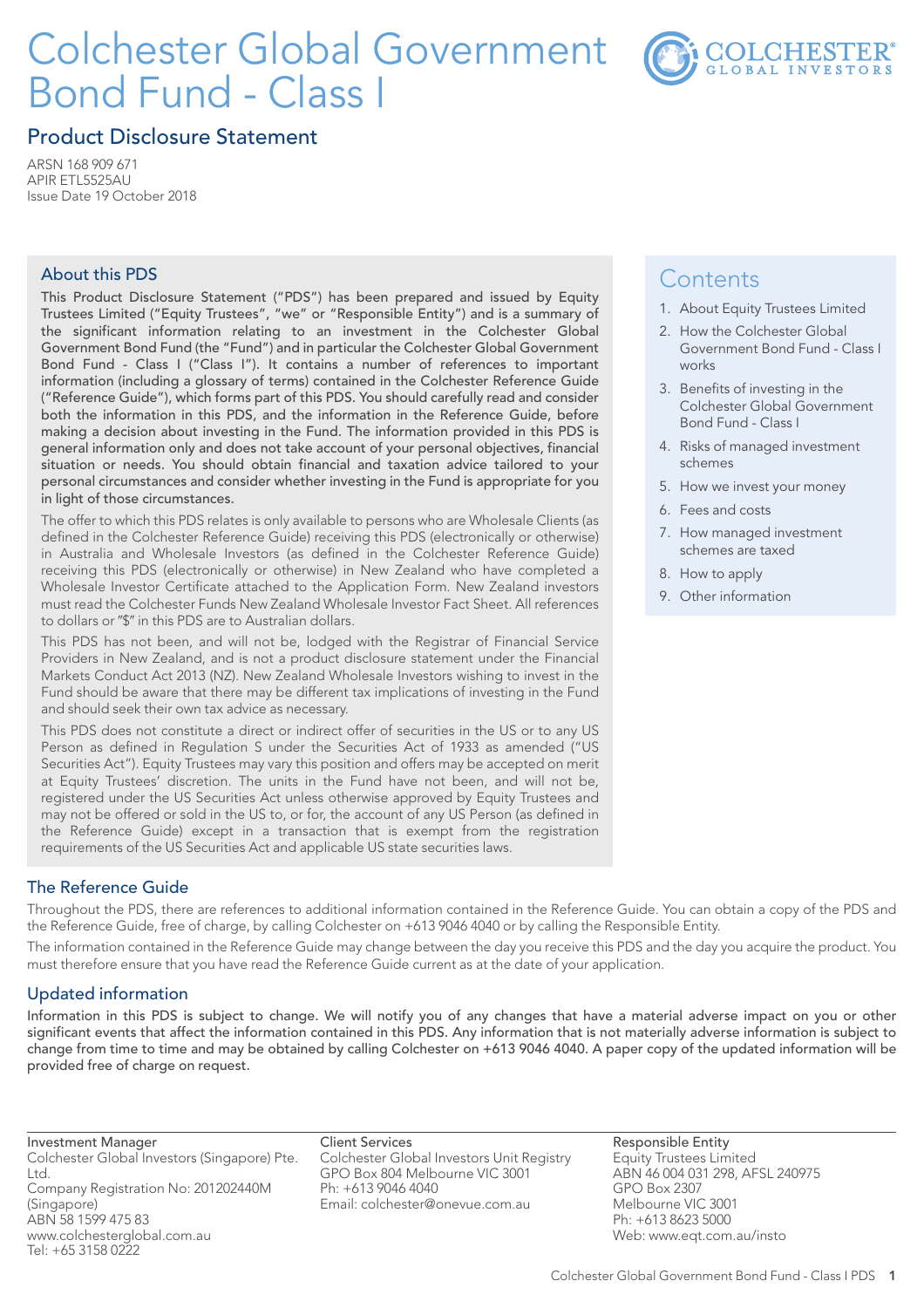# 1. About Equity Trustees Limited

## The Responsible Entity

#### Equity Trustees Limited

Equity Trustees Limited ABN 46 004 031 298 AFSL 240975, a subsidiary of EQT Holdings Limited ABN 22 607 797 615, which is a public company listed on the Australian Securities Exchange (ASX: EQT), is the Fund's responsible entity and issuer of this PDS. Established as a trustee and executorial service provider by a special Act of the Victorian Parliament in 1888, today Equity Trustees is a dynamic financial services institution which continues to grow the breadth and quality of products and services on offer.

Equity Trustees' responsibilities and obligations as the Fund's responsible entity are governed by the Fund's constitution ("Constitution"), the Corporations Act and general trust law. Equity Trustees has appointed Colchester Global Investors (Singapore) Pte. Ltd as the investment manager of the Fund. Equity Trustees has appointed a custodian to hold the assets of the Fund. The custodian has no supervisory role in relation to the operation of the Fund and is not responsible for protecting your interests.

#### The Investment Manager

#### Colchester Global Investors (Singapore) Pte. Ltd.

In 2012, the Investment Manager was established in Singapore as a wholly owned subsidiary of Colchester Global Investors Limited. Colchester Global Investors Limited, the parent company of the Investment Manager, was established in London in 1999 as a specialist global sovereign fixed income manager. It is an independently owned, established market participant with experienced fund management professionals who have enjoyed long and successful careers managing global bonds with reputable institutions. Each entity or both together shall be referred to as "Colchester" as the context requires. Colchester has had mandates in the Australian market since 2003.

The Investment Manager has delegated certain investment management functions to Colchester Global Investors Limited, which will make investment decisions in relation to the Fund. At the heart of Colchester's philosophy is the belief that investments should be valued in terms of the income they will generate in real terms. Colchester generally seeks to invest primarily in sovereign debt securities that possess fundamental value. Colchester believes securities that (i) possess high yields after allowing for the impact of estimated future inflation and (ii) are denominated in currencies that are either undervalued, or of a reasonable value according to purchasing power parity analysis, typically possess fundamental investment value. Colchester carries out financial analysis on countries and individual issues in order to assess the issuer's respective financial strengths and vulnerabilities. Having made a fundamental real assessment of the value of all country bond markets and currencies in the global opportunity set, Colchester then builds optimal portfolios seeking to maximise returns. Colchester is a seed investor in the Fund, but may redeem its investment at a later date.

Colchester Global Investors (Singapore) Pte. Ltd. is exempt from the requirement to hold an Australian Financial Services Licence under the Corporations Act in respect of the financial services it provides to wholesale investors in Australia and is regulated by the Monetary Authority of Singapore under Singaporean laws which differ from Australian laws.

# 2. How the Colchester Global Government Bond Fund - Class I works

The Fund is a registered managed investment scheme and is governed by the Constitution. The Fund comprises assets which are acquired in accordance with the Fund's investment strategy. Investors receive units when they invest in the Fund. Different classes of units may be issued. These include the Class I units. Certain currency transactions may be taken into account in relation to particular classes of units. In general, each unit represents an equal interest in the assets of the Fund subject to liabilities; however it does not give the investor an interest in any particular asset of the Fund.

## Applying for units

You can acquire units by completing the Application Form that accompanies this PDS. The minimum investment amount for the Fund is \$1,000,000.

Completed Application Forms should be sent along with your identification documents (if applicable) to:

Colchester Global Investors Unit Registry,

GPO Box 804,

Melbourne VIC 3001

Please note that cash cannot be accepted.

We reserve the right to accept or reject applications in whole or in part at our discretion. We have the discretion to delay processing applications where we believe this to be in the best interest of the Fund's investors.

The price at which units are acquired is determined in accordance with the Constitution ("Application Price"). The Application Price on a Business Day is, in general terms, equal to the Net Asset Value ("NAV") of the Class, divided by the number of units on issue and adjusted for transaction costs ("Buy Spread"). At the date of this PDS, the Buy Spread is nil.

The Responsible Entity will determine that particular assets and liabilities associated with currency transactions associated with Class I units are treated as class assets and class liabilities. These will be taken into account in determining the Application Price.

The Buy Spread will be reviewed periodically and may change in certain circumstances to counter the impact of dealing costs incurred by selling and purchasing underlying assets. The Responsible Entity has the discretion to change the Buy Spread without providing notice. Please call the Investment Manager on +613 9046 4040 in regards to the current Buy Spread.

The Application Price will vary as the market value of assets in the Fund rises or falls.

#### Making additional investments

You can make additional investments into the class at any time by sending us your additional investment amount together with a completed Application Form. The minimum additional investment is \$100,000. The Responsible Entity may alter or waive this amount at any time in accordance with the Constitution.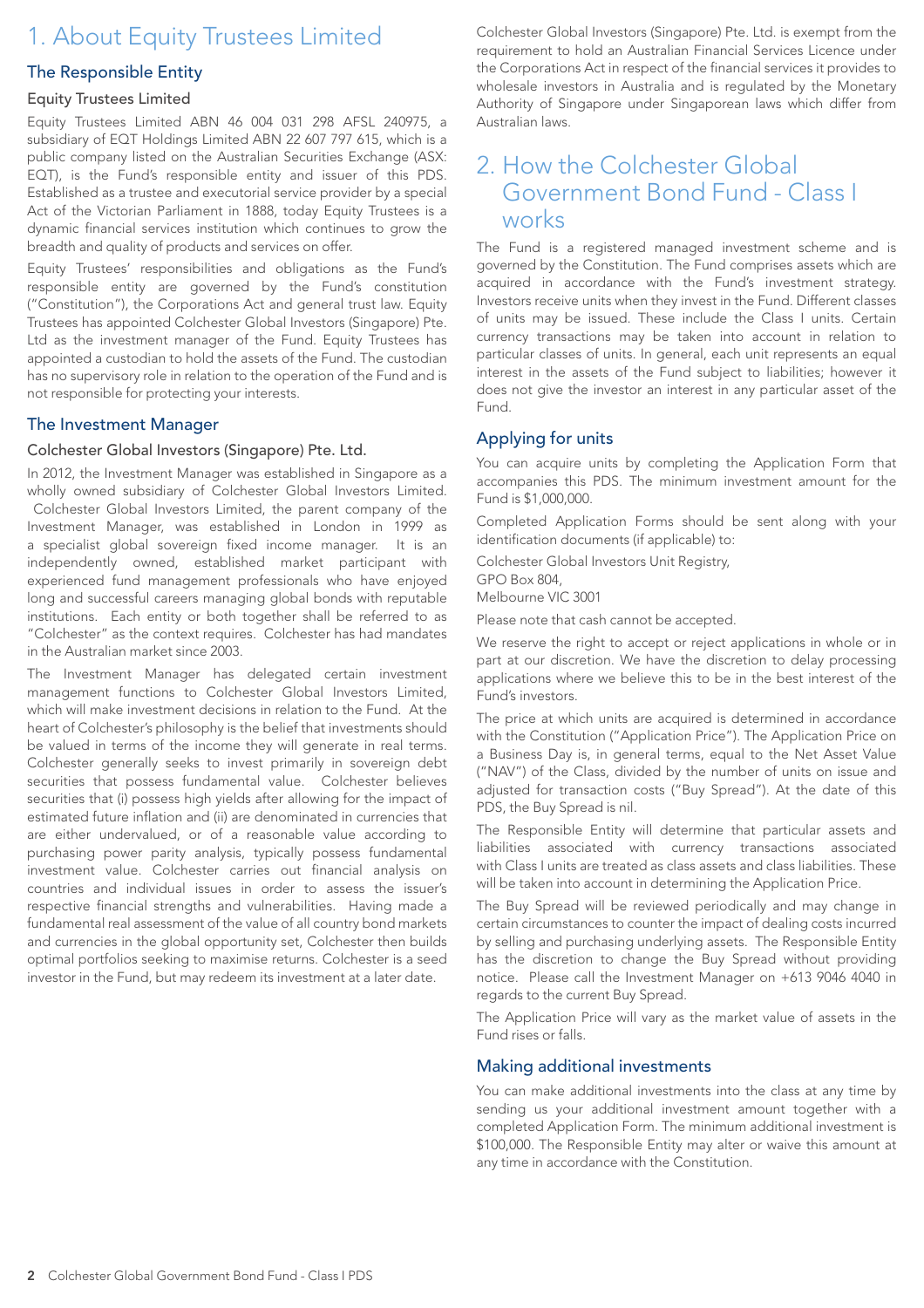# **Distributions**

An investor's share of any distributable income is calculated in accordance with the Constitution. The allocation of the distributable income to Class I is based on the relative value of the Class I units, after taking into account certain adjustments made for currency transactions and on the number of units held by the investor at the end of the distribution period.

The Responsible Entity will determine that particular assets and liabilities associated with currency transactions associated with the Class I units are treated as class assets and class liabilities. There will be taken into account in determining the distribution.

The Responsible Entity usually pays a distribution in respect of Class I units quarterly at the end of March, June, September and December. Distributions are calculated on the last day of each period end (31 March, 30 June, 30 September and 31 December), and are normally paid to investors within 30 days of the period end, however the distribution at 30 June may take longer. The Responsible Entity may change the distribution frequency without notice. There may be tax consequences associated with receiving distributions, including being assessed for tax purposes on income or net realised capital gains. Distributions may also result in adjustments to the cost base, for tax purposes, of your units. An investor that invests in the Fund just prior to a distribution date may receive some of its investment back immediately as a distribution payment.

Australian Investors in the Fund can indicate a preference to have:

- their distribution reinvested back into the Fund; or
- their distribution directly credited to their nominated Australian domiciled bank account.

Australian investors who do not indicate a preference will have their distributions automatically reinvested. Applications for reinvestment will be taken to be received prior to the next valuation time after the relevant distribution period. There is no Buy Spread on distributions that are reinvested.

In some circumstances, where an investor makes a large withdrawal request (5% or more of the units on issue), their withdrawal proceeds may be taken to include a component of distributable income. Further, where there is a large application for units on any one day, the Responsible Entity may determine to calculate and pay a special distribution of Class I units.

Indirect Investors should review their IDPS Guide for information on how and when they receive any income distribution.

New Zealand investors can only have their distribution directly credited if an AUD Australian domiciled bank account is provided, otherwise it must be reinvested (refer to the Colchester Funds New Zealand Wholesale Investor Fact Sheet).

#### Access to your money

Investors in the Fund can generally withdraw their investment by completing a written request to withdraw from the Fund and mailing  $it to:$ 

Colchester Global Investors Unit Registry, GPO Box 804, Melbourne VIC 3001

The minimum withdrawal amount is \$100,000. Once we receive and accept your withdrawal request, we may act on your instruction without further enquiry if the instruction bears your account number or investor details and your (apparent) signature(s), or your authorised signatory's (apparent) signature(s).

Equity Trustees will generally allow an investor to access their investment within 5 Business Days of acceptance of a withdrawal request by transferring the withdrawal proceeds to such investors' nominated bank account. However, Equity Trustees is allowed to reject withdrawal requests, and also to make payment up to 21 days after acceptance of a request (which may be extended in certain circumstances) as outlined in the Constitution and Reference Guide.

We reserve the right to accept or reject withdrawal requests in whole or in part at our discretion.

The price at which units are withdrawn is determined in accordance with the Constitution ("Withdrawal Price"). The Withdrawal Price on a Business Day is, in general terms, equal to the NAV of the class, divided by the number of units on issue and adjusted for transaction costs ("Sell Spread"). At the date of this PDS, the Sell Spread is nil.

The Responsible Entity will determine that particular assets and liabilities associated with currency transactions associated with Class I units are treated as class assets and class liabilities. These will be taken into account in determining the Withdrawal Price.

The Sell Spread will be reviewed periodically and may change in certain circumstances to counter the impact of dealing costs incurred by selling and purchasing underlying assets. The Responsible Entity has the discretion to change the Sell Spread without providing notice. Please call the Investment Manager on +613 9046 4040 in regards to the current Sell Spread.

The Withdrawal Price will vary as the market value of assets in the class rises or falls.

Equity Trustees reserves the right to fully redeem your investment if your investment balance in the class falls below \$500,000 as a result of processing your withdrawal request. In certain circumstances, for example, when there is a freeze on withdrawals, where accepting a withdrawal is not in the best interests of investors in the Fund including due to one or more circumstances outside its control or where the Fund is not liquid (as defined in the Corporations Act), Equity Trustees can deny or suspend a withdrawal request and you may not be able to withdraw your funds in the usual processing times or at all. When the Fund is not liquid, an investor can only withdraw when Equity Trustees makes a withdrawal offer to investors in accordance with the Corporations Act. Equity Trustees is not obliged to make such offers.

If you are an Indirect Investor, you need to provide your withdrawal request directly to your IDPS Operator. The time to process a withdrawal request will depend on the particular IDPS Operator and the terms of the IDPS.

#### Unit pricing discretions policy

Equity Trustees has developed a formal written policy in relation to the guidelines and relevant factors taken into account when exercising any discretion in calculating unit prices (including determining the value of the assets and liabilities). A copy of the policy and, where applicable and to the extent required, any other relevant documents in relation to the policy will be made available free of charge on request.

#### Additional information

If and when the Fund has 100 or more direct investors, it will be classified by the Corporations Act as a 'disclosing entity'. As a disclosing entity, the Fund will be subject to regular reporting and disclosure obligations. Investors would then have a right to obtain a copy, free of charge, of any of the following documents:

- the most recent annual financial report lodged with ASIC ("Annual Report");
- any subsequent half yearly financial report lodged with ASIC after the lodgement of the Annual Report; and
- any continuous disclosure notices lodged with ASIC after the Annual Report but before the date of this PDS.

Equity Trustees will comply with any continuous disclosure obligation by lodging documents with ASIC as and when required.

Copies of these documents lodged with ASIC in relation to the Fund may be obtained from ASIC through ASIC's website.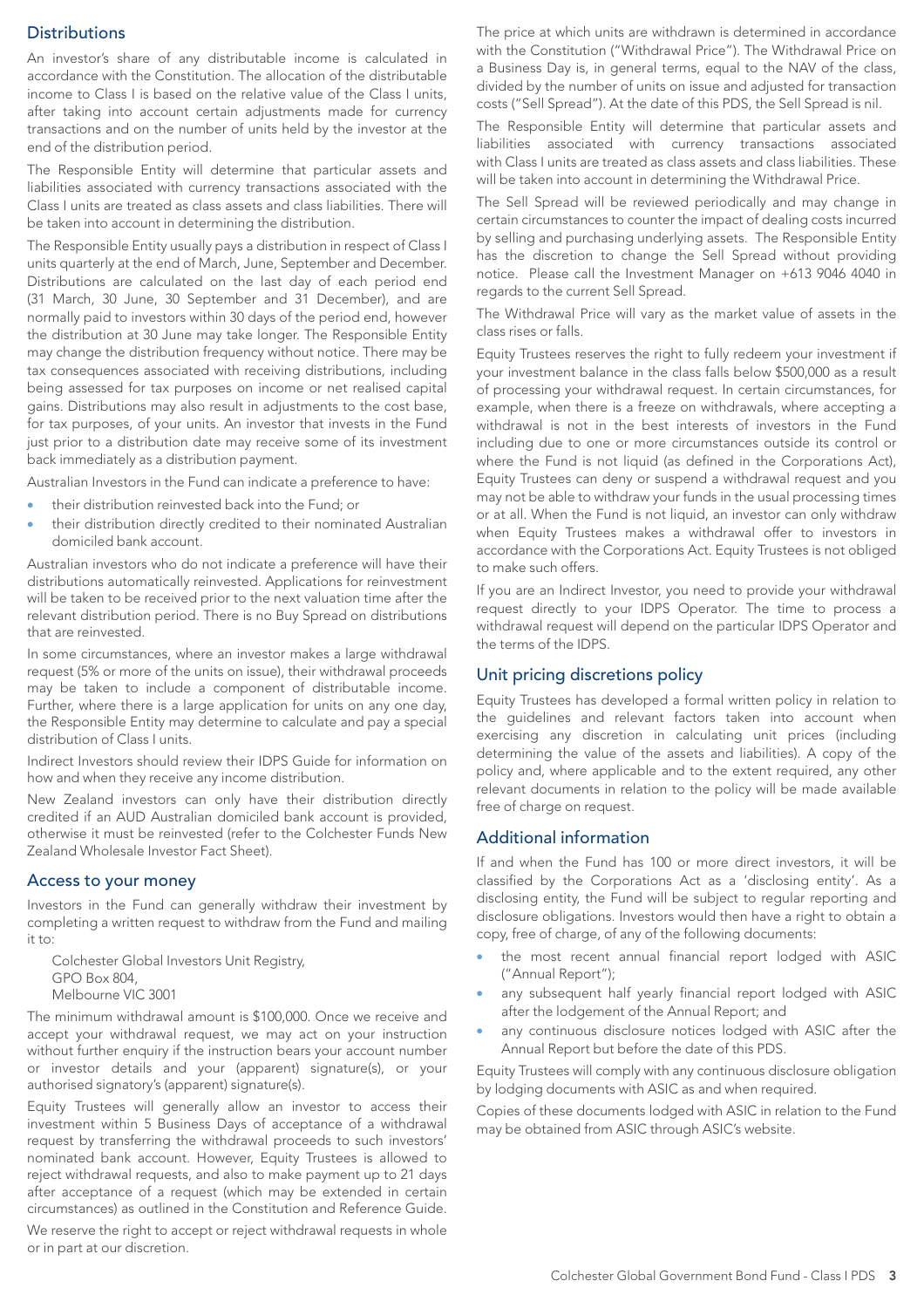# Further reading

You should read the important information in the Reference Guide about:

- Application cut-off times;
- Application terms;
- Authorised signatories;
- Reports;
- Withdrawal cut-off times;
- Withdrawal terms; and
- Withdrawal restrictions,

under the "Investing in the Colchester Fund", "Managing your investment" and "Withdrawing your investment" sections before making a decision. Go to the Reference Guide which is available at www.eqt.com.au/insto. The material relating to these matters may change between the time when you read this PDS and the day when you acquire the product.

# 3. Benefits of investing in the Colchester Global Government Bond Fund - Class I

The Fund is actively managed in accordance with Colchester's investment philosophy as outlined in Section 5. The Fund aims to generate income and increase the amount invested by investing in a globally diversified portfolio of government bonds and currencies. An associated objective is the preservation and enhancement of principal. The Fund may also use forward foreign exchange transactions (including non-deliverable foreign exchange transactions), as further described in Section 5. Colchester believes both bond and currency markets can be valued in terms of their real returns on offer, thereby providing an indication of their relative attractiveness or otherwise.

Investing in the Class I units provides investors with the following significant features and benefits:

- Access to Colchester's investment management expertise in relation to sovereign bonds;
- Access to investment opportunities in offshore markets that Colchester considers attractive;
- Prudent risk management;
- Access to investment opportunities and diversification through pooling of assets that may not be available to individual investors;
- Potential for a regular income stream by way of quarterly distributions (the Responsible Entity may change the distribution frequency without notice); and
- Potential for diversification when employed in conjunction with other asset classes and investment styles.

# 4. Risks of managed investment schemes

All investments carry risks. Different investment strategies may carry different levels of risk, depending on the assets acquired under the strategy. Assets with the highest long-term returns may also carry the highest level of short-term risk. The significant risks below should be considered in light of your risk profile when deciding whether to invest in the Fund. Your risk profile will vary depending on a range of factors, including your age, the investment time frame (how long you wish to invest for), your other investments or assets and your risk tolerance.

The Responsible Entity or Colchester do not guarantee the liquidity of the Fund's investments, repayment of capital or any rate of return or the Fund's investment performance. The value of the Fund's investments will vary. Returns are not guaranteed and you may lose money by investing in the Fund. The level of returns will vary and future returns may differ from past returns. Laws affecting managed investment schemes may change in the future. The structure and administration of the Fund is also subject to change.

In addition, we do not offer advice that takes into account your personal financial situation, including advice about whether the Fund is suitable for your circumstances. If you require personal financial or taxation advice, you should contact a licensed financial adviser and/or taxation adviser.

# Security specific risk

The risk associated with an individual asset. For example, loss of value arising where a bond issuer cannot pay principal or interest when due.

## Currency risk

For unhedged investments in global assets, a rise in the Australian dollar relative to other currencies will negatively impact investment values and returns. Currency markets can be extremely volatile and are subject to a range of unpredictable forces.

## Derivatives risk

The Fund will use forward foreign exchange transactions (including non-deliverable foreign exchange transactions) for hedging purposes, efficient portfolio management purposes, and/or for investment purposes. For a full definition of Derivatives risk, please refer to the Colchester Reference Guide.

## Market risk

The risk that the market price of an asset will fluctuate as a result of factors such as economic conditions, government regulations, market sentiment, local and international political events and environmental and technological issues. This risk may have different impacts on each type of asset, investment style and investor.

The Fund is also subject to the risk of the failure of any of the financial markets on which the securities are traded or of a clearing house.

# Liquidity risk

It may be difficult to value, and it may not be possible to sell, certain investments, types of investments, and/or investments in certain segments of the market, and the Trust may have to sell certain of these investments at a price or time that is not advantageous in order to meet redemptions or other cash needs.

#### Investment selection risk

Colchester may make investment decisions that result in low returns or loss of capital invested. This risk is mitigated to some extent by the knowledge and experience of Colchester.

# Emerging Markets risk

Investment risk may be particularly high when the Fund invests in emerging market securities. These securities may present market, credit, currency, liquidity, legal, political and other risks different from, or greater than, the risks of investing in developed countries.

#### Non-Diversification risk

Focusing investments in a small number of securities issuers, industries or countries increases risk. Funds that invest in a relatively small number of securities issuers are more susceptible to risks associated with a single economic, political or regulatory occurrence than more diversified funds might be. Some of those securities issuers also may present substantial credit or other risks.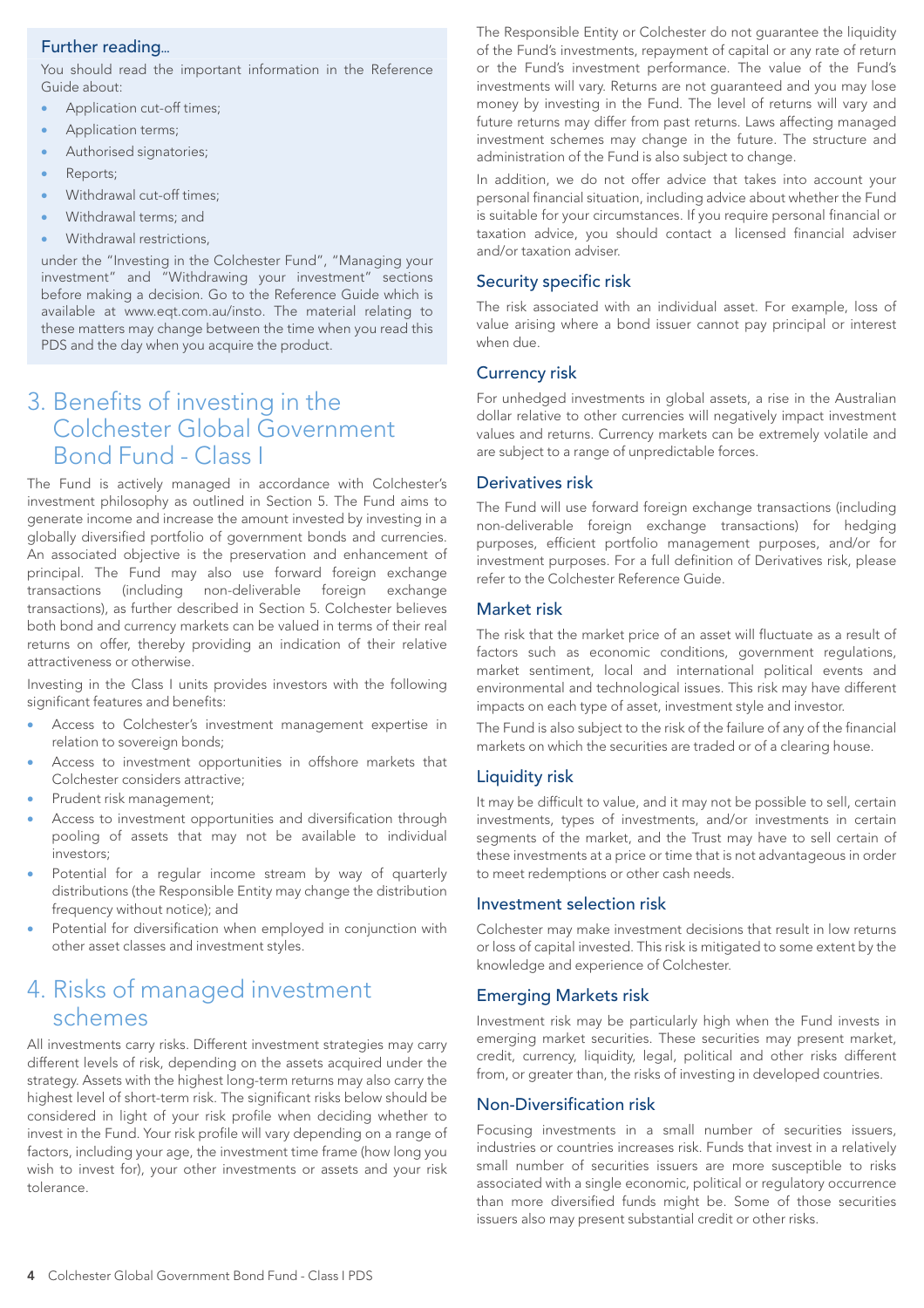# Key personnel risk

The Investment Manager is dependent to some extent upon the expertise of its management team. Consequently, the Fund's performance could be adversely affected if key members of the management team do not continue to provide their services to The Investment Manager.

# Interest rate risk

Interest rate risk is the risk that fixed income securities and other instruments in the Fund's portfolio will decline in value because of an increase in interest rates. As nominal interest rates rise, the value of certain fixed income securities held by the Fund, directly or indirectly, is likely to decrease.

# Cross Class liability risk

Separate classes of the Fund are not separate legal entities and the assets of each class will not be segregated. All of the assets of the Fund are available to meet all of its liabilities, regardless of the class to which such assets or liabilities are attributable. In practice, cross class liability will usually only arise where any separate class becomes insolvent and is unable to meet all of its liabilities. In this case, all of the assets of the Fund attributable to other separate classes may be applied to cover the liabilities of the insolvent classes. If losses or liabilities are sustained by a class in excess of the assets attributable to such class, such excess may be apportioned to the other classes. The assets attributable to any one class will not be isolated from the liabilities attributable to other classes, and to the extent that the assets of one particular class are insufficient to satisfy the liabilities attributable to such class then the assets of other classes may be charged with such liabilities.

## Further Reading

You should read the important information in the Colchester Reference Guide "Additional information about risks of managed investment schemes" section, with more information on risks that may apply. Go to the Colchester Reference Guide at www.eqt.com.au/insto or call Colchester on +613 9046 4040. The Material relating to risks may change between the time when you read this PDS and the day when you acquire the product.

# 5. How we invest your money

Warning: Before choosing to invest in the Fund you should consider the likely investment returns, the risks of investing and your investment time frame.

#### Investment objective

The Fund aims to generate income and increase the amount invested by investing in a globally diversified portfolio of government bonds and currencies. Colchester does not guarantee the repayment of capital or the performance of the Fund or make any representation concerning any of these matters.

#### Benchmark

The FTSE World Government Bond Index hedged in Australian Dollars, formerly, the Citigroup World Government Bond Index.

#### Minimum suggested time frame

The minimum suggested time frame for investment in the Fund is 5 to 7 years.

# Risk level of the Fund

#### Moderate.

There is a moderate level risk of loss of investment over the suggested investment horizon.

#### Investor suitability

The Fund may be suitable for investors seeking to have an exposure to global fixed income markets.

### Investments held/investment strategy/investment guidelines and restrictions

The Fund generally will acquire positions in debt securities, such as fixed and floating rate bonds, inflation-indexed bonds, zero-coupon bonds, discount bonds, eurobonds, global bonds and yankee bonds, and in currencies of countries that are rated Investment Grade. Colchester may, in its sole discretion, determine the weightings of such debt and currency investments. In the event that such acquired investments are downgraded to below Investment Grade, Colchester will review the securities in question and may decide, in its sole discretion, to continue to hold such securities, provided that no more than 20% of the NAV of the Fund may be exposed to below Investment Grade securities. In the event of a subscription into the Fund, the Fund may purchase further securities in the name of such downgraded issuer to ensure that the same proportion of such securities continues to be held by the Fund.

The Fund may invest in developed and emerging markets.

Colchester will seek to achieve the investment objective of the Fund principally by investing in a portfolio of debt obligations issued by: (i) world governments, their agencies and instrumentalities and government owned corporations; (ii) state, provincial, county, and city governments, as well as those of public utilities and other quasi-governmental bodies; (iii) supranational entities; and (iv) entities guaranteed by any of (i), (ii) and (iii) above that are listed or traded on regulated markets.

Forward foreign exchange transactions (including non-deliverable foreign exchange transactions) may be used by the Fund to reduce the risk of adverse market changes in exchange rates or to increase exposure to foreign currencies or to shift exposure in order to address foreign currency fluctuations between currencies. Both long and short currency positions may be established through the use of currency forwards (including non-deliverable currency forwards) in global currencies and may be held without owning securities denominated in such currencies. Typically positions are balanced such that the sum of currency active long positions matches the sum of currency active short positions. Colchester will normally seek to hedge the Class I's foreign currency exposure between 70% to 130% to Australian Dollars. The sum of all active foreign currency long exposures shall not exceed 60% of the net asset value of the assets attributable to the Class I units.

#### Changing the investment strategy

The investment strategy and asset allocation parameters may be changed. If a change is to be made, investors in the Fund will be notified in accordance with the Corporations Act.

#### Labour, environmental, social and ethical considerations

It is difficult to incorporate labour standards or take environmental, social or ethical considerations into account when making investment decisions in respect of a global government bond portfolio. To the extent that it is possible to do so, Colchester recognises the effect of these factors within its country balance sheet analysis, which is incorporated within its investment decision making process.

#### Fund performance

Up to date information on the performance of the Fund will be available online at www.eqt.com.au/insto or by calling Colchester on +61 3 9046 4040. Past performance is not necessarily a guide to future performance.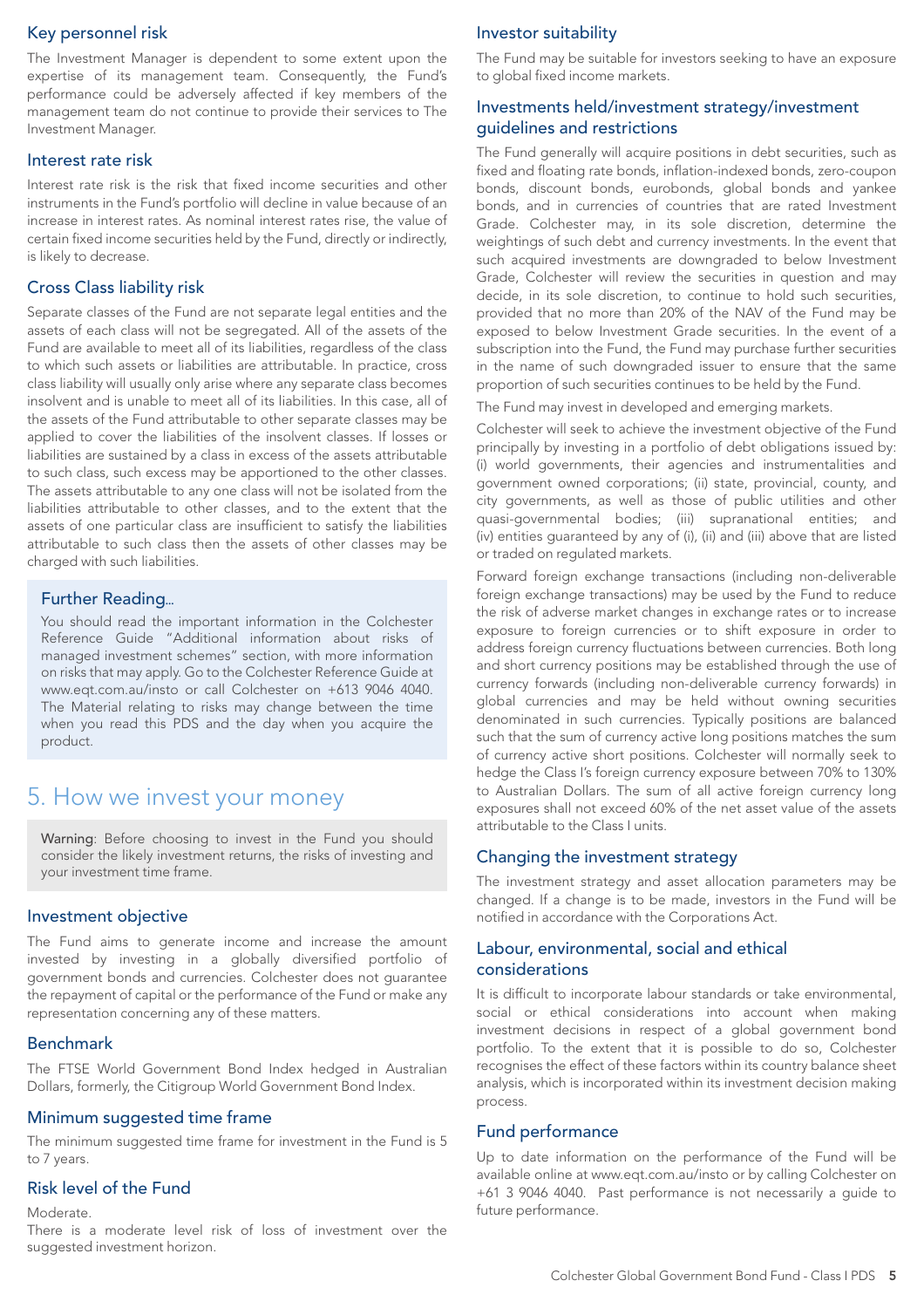# 6. Fees and costs

# DID YOU KNOW?

Small differences in both investment performance and fees and costs can have a substantial impact on your long term returns.

For example, total annual fees and costs of 2% of your account balance rather than 1% could reduce your final return by up to 20% over a 30 year period (for example, reduce it from \$100,000 to \$80,000).

You should consider whether features such as superior investment performance or the provision of better member services justify higher fees and costs.

You may be able to negotiate to pay lower contribution fees and management costs where applicable. Ask the fund or your financial adviser.

# TO FIND OUT MORE

If you would like to find out more, or see the impact of the fees based on your own circumstances, the Australian Securities and Investments Commission (ASIC) website

(www.moneysmart.gov.au) has a managed funds fee calculator to help you check out different fee options.

The information in the following template can be used to compare costs between different simple managed investment schemes. Fees and costs can be paid directly from an investor's account or deducted from investment returns. For information on tax please see Section 7 of this PDS.

| <b>TYPE OF FEE OR</b><br><b>COST</b>    | Amount                                                                                     |
|-----------------------------------------|--------------------------------------------------------------------------------------------|
|                                         | Fees when your money moves in or out of the Fund                                           |
| Establishment fee                       | Nil                                                                                        |
| Contribution fee                        | Nil                                                                                        |
| Withdrawal fee                          | Nil                                                                                        |
| Termination fee                         | Nil                                                                                        |
| <b>Management costs</b>                 |                                                                                            |
| The fees and costs for<br>managing your | Management fees: 0.60% p.a. of the value<br>of your Class I units of the Fund <sup>2</sup> |
| investment <sup>1</sup>                 | Indirect costs: 0.04% p.a. of the value of<br>your Class I units of the Fund <sup>3</sup>  |

<sup>1</sup> All fees quoted above are inclusive of Goods and Services Tax (GST) and net of any Reduced Input Tax Credits (RITC). See below for more details as to how management costs are calculated.

<sup>2</sup> Management fees can be negotiated. See "Differential fees" below.

<sup>3</sup> The indirect costs are calculated and incorporate estimated amounts with reference to the relevant costs incurred during the financial year ended 30 June 2018. See "Indirect costs" below for more information.

# Additional Explanation of fees and costs

#### What do the management costs pay for?

Management costs comprise the additional fees or costs that an investor incurs by investing in the Fund rather than by investing directly in the underlying assets of the Fund. Management costs include management fees and indirect costs.

In addition, management costs do not include transactional and operational costs (i.e. costs associated with investing the underlying assets, some of which may be met by Buy/Sell Spreads).

#### Management fees

The management fees of 0.60% p.a. of the value of your Class I units of the Fund are payable to the Responsible Entity of the Fund for managing the assets and overseeing the operations of the Fund. The management fees are accrued daily and paid from the Fund monthly in arrears and reflected in the unit price. As at the date of this PDS, ordinary expenses such as investment management fees, custodian fees, administration and audit fees, and other ordinary expenses of operating the Fund are covered by the management fees at no additional charge to you.

The management fees shown above do not include extraordinary expenses (if they are incurred in future), such as litigation costs and the costs of convening investor meetings.

#### Indirect costs

Indirect costs include fees and other management costs (if any) arising from underlying funds and, if applicable, a reasonable estimate of the cost of investing in over-the-counter derivatives to gain investment exposure to assets or implement the Fund's investment strategy. Indirect costs are reflected in the unit price of the Fund and borne by investors, but they are not paid to the Responsible Entity or Investment Manager.

The estimated components of the Fund's indirect costs are based on the financial year ended 30 June 2018.

Actual indirect costs for future years may differ. If in future there is an increase to indirect costs disclosed in this PDS, updates will be provided on Equity Trustees' website at www.eqt.com.au/insto where they are not otherwise required to be disclosed to investors under law.

#### Transactional and operational costs

In managing the assets of the Fund, the Fund may incur transactional and operational costs such as brokerage, settlement costs, clearing costs and applicable stamp duty when assets are bought and sold, and the costs of derivatives used for hedging purposes (if applicable). This generally happens when the assets of the Fund are changed in connection with day-to-day trading or when there are applications or withdrawals which cause net cash flows into or out of the Fund.

The Buy/Sell Spread reflects the estimated transaction costs incurred in buying or selling assets of the Fund when investors invest in or withdraw from the Fund. The Buy/Sell Spread is an additional cost to the investor but is incorporated into the unit price and incurred when an investor invests in or withdraws from the Fund and is not separately charged to the investor. The Buy Spread is paid into the Fund as part of an application and the Sell Spread is left in the Fund as part of a redemption and not paid to Equity Trustees or the Investment Manager. The estimated Buy/Sell Spread is nil upon entry and nil upon exit. The dollar value of these costs based on an application or a withdrawal of \$1,000,000 is \$0 for each individual transaction. The Buy/Sell Spread can be altered by the Responsible Entity at any time. The Responsible Entity may also waive the Buy/Sell Spread in part or in full at its discretion.

Transactional costs which are incurred other than in connection with applications and withdrawals arise through the day-to-day trading of the Fund's assets and are reflected in the Fund's unit price. As these costs are factored into the NAV of the Fund and reflected in the unit price, they are an additional implicit cost to the investor and are not a fee paid to the Responsible Entity. These costs can arise as a result of bid-offer spreads (the difference between an asset's bid/buy price and offer/ask price) being applied to securities traded by the Fund. Liquid securities generally have a lower bid-offer spread while less liquid assets have a higher bid-offer spread reflecting the compensation taken by market makers in providing liquidity for that asset.

For the financial year ended 30 June 2018, the total transaction costs for the Fund are estimated to be 0.20% of the NAV of the Fund, of which 0% of these transaction costs will be recouped via the Buy/Sell Spread, resulting in a net transactional cost to the Fund of 0.20% p.a. However, such costs for future years may differ.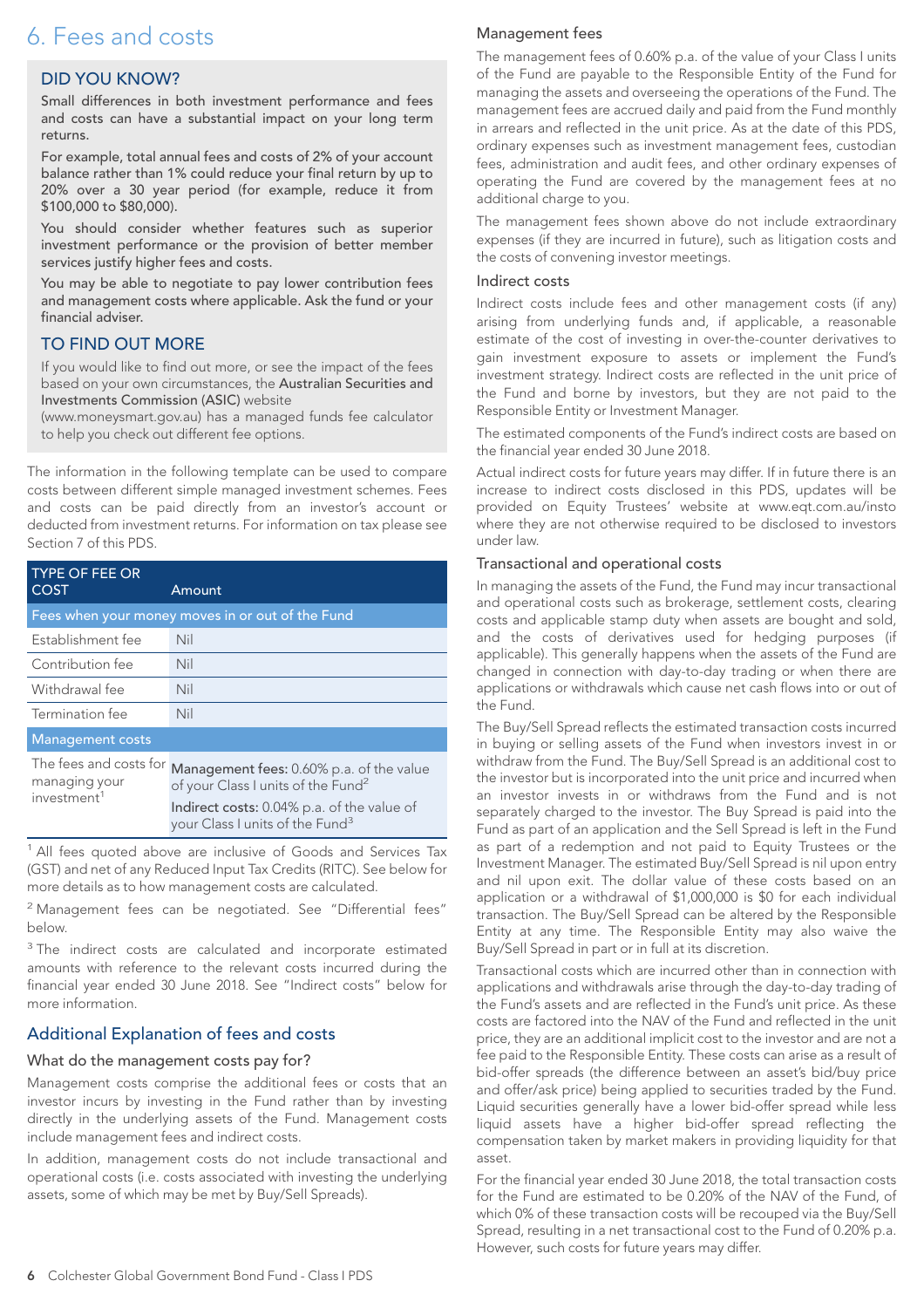### Can the fees change?

Yes, all fees can change without investor consent, subject to the maximum fee amounts specified in the Constitution. Equity Trustees has the right to recover all reasonable expenses incurred in relation to the proper performance of its duties in managing the Fund and as such these expenses may increase or decrease accordingly. We will generally provide investors with at least 30 days' notice of any proposed change to the management costs. In most circumstances, the Constitution defines the maximum level that can be charged for fees described in this PDS. Expense recoveries may change without notice, for example, when it is necessary to protect the interests of existing members and if permitted by law.

#### Payments to IDPS Operators

Subject to the law, annual payments may be made to some IDPS Operators because they offer the Fund on their investment menus. Product access is paid by the Investment Manager out of its management fees and is not an additional cost to the investor. If the payment of annual fees to IDPS Operators is limited or prohibited by the law, Equity Trustees will ensure the payment of such fees is reduced or ceased.

#### Differential fees

The Responsible Entity or Investment Manager may from time to time negotiate a different fee arrangement (by way of a rebate or waiver of fees) with certain investors who are Australian Wholesale Clients and New Zealand Wholesale Investors.

#### Example of annual fees and costs for the Fund

This table gives an example of how the fees and costs for this managed investment product can affect your investment over a 1 year period. You should use this table to compare this product with other managed investment products.

|                                    |               | <b>EXAMPLE - Colchester Global Government Bond Fund - Class I</b>                                                                                                                                                                                      |
|------------------------------------|---------------|--------------------------------------------------------------------------------------------------------------------------------------------------------------------------------------------------------------------------------------------------------|
| <b>DURING THE YEAR</b>             |               | BALANCE OF \$1,000,000 WITH A CONTRIBUTION OF \$5,000                                                                                                                                                                                                  |
| <b>Contribution Fees</b>           | Nil           | For every additional \$5,000<br>you put in, you will be<br>charged \$0                                                                                                                                                                                 |
| Plus                               |               |                                                                                                                                                                                                                                                        |
| Management<br>costs<br>Comprising: | $0.64\%$ p.a. | And, for every \$1,000,000 you<br>have in the Fund you will be<br>charged \$6,400 each year<br>comprising:                                                                                                                                             |
| Management fees:                   | $0.60\%$ p.a. | \$6,000                                                                                                                                                                                                                                                |
| Indirect costs:                    | $0.04\%$ p.a. | \$400                                                                                                                                                                                                                                                  |
| Equals<br>Cost of Fund             |               | If you had an investment of<br>\$1,000,000 at the beginning<br>of the year and you put in an<br>additional \$5,000 during that<br>year, you would be charged<br>fees of:<br>\$6,400*<br>What it costs you will<br>depend on the fees you<br>negotiate. |

This example assumes the \$5,000 contribution occurs at the end of the first year, therefore management costs are calculated using the \$1,000,000 balance only. Indirect costs are not a fee earned by or paid to the Responsible Entity or the Investment Manager.

\* Additional fees may apply. Please note that this example does not capture all the fees and costs that may apply to you such as the Buy/Sell Spread.

Warning: If you have consulted a financial adviser, you may pay additional fees. You should refer to the Statement of Advice or Financial Services Guide provided by your financial adviser in which details of the fees are set out.

ASIC provides a fee calculator on www.moneysmart.gov.au, which you may use to calculate the effects of fees and costs on account balances.

# Further reading

You should read the important information in the Reference Guide about indirect costs under the "Additional information on fees and costs" section before making a decision. Go to the Reference Guide which is available at www.eqt.com.au/insto. The material relating to these matters may change between the time when you read this PDS and the day when you acquire the product.

# 7. How managed investment schemes are taxed

Warning: Investing in a registered managed investment scheme (such as the Fund) is likely to have tax consequences. You are strongly advised to seek your own professional tax advice about the applicable Australian tax (including income tax, GST and duty) consequences and, if appropriate, foreign tax consequences which may apply to you based on your particular circumstances before investing in the Fund.

The Fund is an Australian resident for tax purposes and does not generally pay tax on behalf of its investors. Australian resident investors are assessed for tax on any income and capital gains generated by the Fund to which they become presently entitled or, where the Fund has made a choice to be an Attribution Managed Investment Trust ("AMIT") and the choice is effective for the income year, are attributed to them.

## Further reading

You should read the important information in the Reference Guide about Taxation under the "Other important information" section before making a decision. Go to the Reference Guide which is available at www.eqt.com.au/insto. The material relating to these matters may change between the time when you read this PDS and the day when you acquire the product.

# 8. How to apply

To invest please complete the Application Form accompanying this PDS, send funds (see details in the Application Form) and your completed Application Form to:

Colchester Global Investors Unit Registry, GPO Box 804, Melbourne VIC 3001

Please note that cash cannot be accepted and all applications must be made in Australian dollars.

#### Who can invest?

Eligible persons (as detailed in the 'About this PDS' section) can invest, however individual investors must be 18 years of age or over. Investors investing through an IDPS should use the application form provided by their IDPS Operator.

# Cooling off period

No cooling off period applies to the offer made in this PDS, as the units offered under this PDS are only available to Wholesale Clients.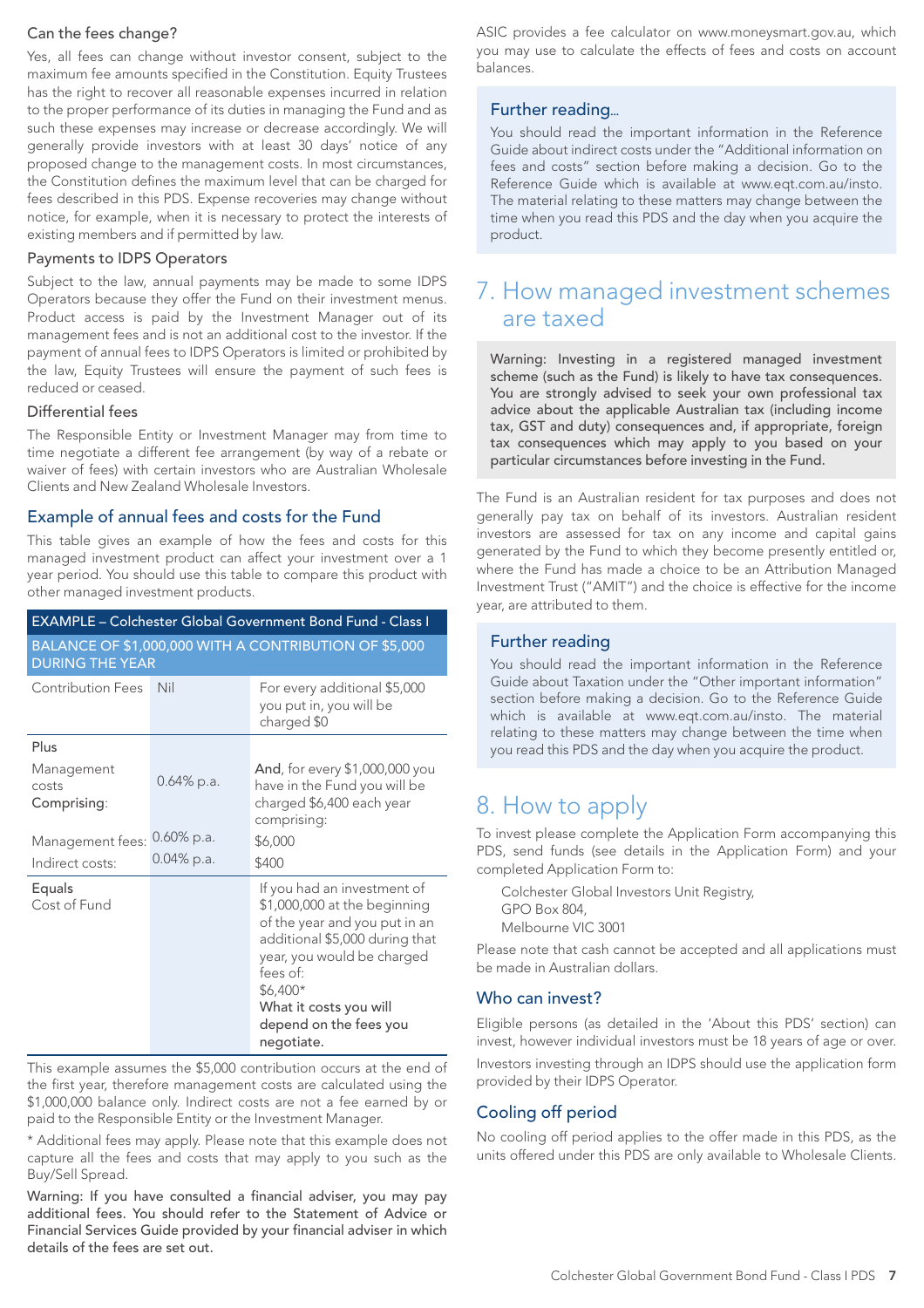Indirect Investors should seek advice from their IDPS Operator as to whether cooling off rights apply to an investment in the Fund by the IDPS. The right to cool off in relation to the Fund is not directly available to an Indirect Investor. This is because an Indirect Investor does not acquire the rights of a unit holder in the Fund. Rather, an Indirect Investor directs the IDPS Operator to arrange for their monies to be invested in the Fund on their behalf. The terms and conditions of the IDPS Guide or similar type document will govern an Indirect Investor's investment in relation to the Fund and any rights an Indirect Investor may have in this regard.

# Complaints resolution

Equity Trustees has an established complaints handling process and is committed to properly considering and resolving all complaints. If you have a complaint about your investment, please contact us on:

Phone: 1300 133 472 Post: Equity Trustees Limited GPO Box 2307, Melbourne VIC 3001 Email: compliance@eqt.com.au

We will acknowledge receipt of the complaint as soon as possible and in any case within 3 days of receiving the complaint. We will seek to resolve your complaint as soon as practicable but not more than 45 days after receiving the complaint.

If you are not satisfied with our response to your complaint, you may be able to lodge a complaint with the Financial Ombudsman Service ("FOS") or from 1 November 2018, direct the complaint to the Australian Financial Complaints Authority ("AFCA"), which will replace FOS.

Contact details are: Online: www.fos.org.au or www.afca.org.au Phone: FOS on 1800 367 287 or AFCA on 1800 931 678 Email: info@fos.org.au or info@afca.org.au Post: GPO Box 3, Melbourne VIC 3001.

The external dispute resolution body is established to assist you in resolving your complaint where you have been unable to do so with us. However, it's important that you contact us first.

# 9. Other information

# Consent

The Investment Manager has given and, as at the date of this PDS, has not withdrawn:

- its written consent to be named in this PDS as the Investment Manager of the Fund; and
- its written consent to the inclusion of the statements made about it which are specifically attributed to it, in the form and context in which they appear.

The Investment Manager has not otherwise been involved in the preparation of this PDS or caused or otherwise authorised the issue of this PDS. None of the Investment Manager nor their employees or officers accept any responsibility arising in any way for errors or omissions, other than those statements for which they have provided their written consent to Equity Trustees for inclusion in this PDS.

# Further reading

You should read the important information in the Reference Guide about:

- Your privacy;
- The Constitution;
- Anti-Money Laundering and Counter Terrorism Financing laws ("AML/CTF laws");
- Indirect Investors;
- Information on underlying investments;
- Foreign Account Tax Compliance Act ("FATCA"); and
- Common Reporting Standard ("CRS"),

under the "Other important information" section before making a decision. Go to the Reference Guide which is available at www.eqt.com.au/insto. The material relating to these matters may change between the time when you read this PDS and the day when you acquire the product.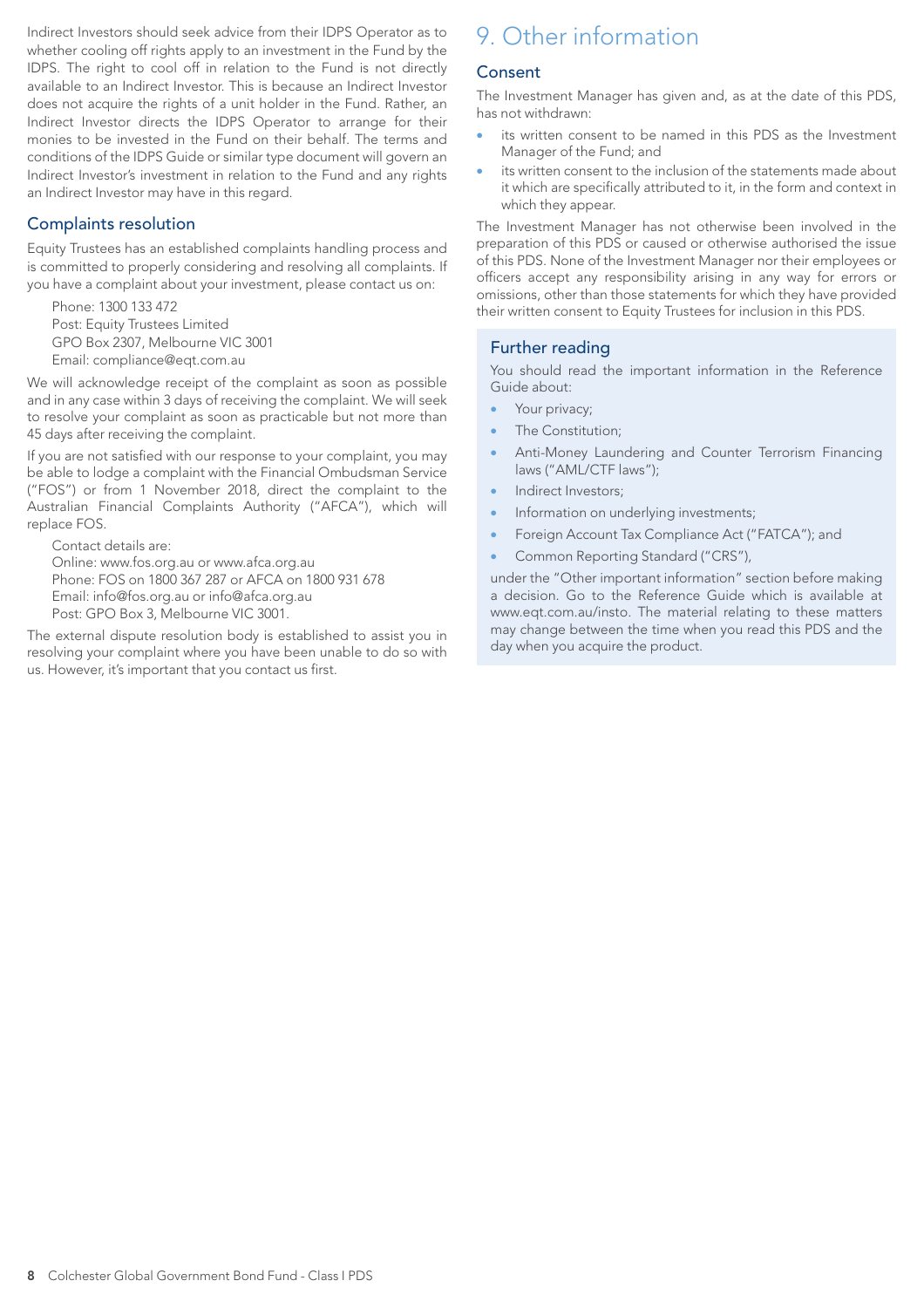# **Colchester Funds**

# **Application Form**

This application form accompanies the Product Disclosure Statement ('PDS')/Information Memorandum ('IM') relating to units in the following product/s issued by Equity Trustees Limited (ABN 46 004 031 298, AFSL 240975). The PDS/IM contains information about investing in the Fund/Trust. You should read the PDS/IM in its entirety before applying.

- **Colchester Emerging Markets Bond Fund Class A**
- **Colchester Emerging Markets Bond Fund Class I**
- Colchester Global Government Bond Fund Class A
- Colchester Global Government Bond Fund Class N
- Colchester Global Government Bond Fund Class I

The law prohibits any person passing this Application Form on to another person unless it is accompanied by a complete PDS/IM.

- If completing by hand, use a black or blue pen and print within the boxes in BLOCK LETTERS, if you make a mistake, cross it out and initial. DO NOT use correction fluid
- The investor(s) must complete and sign this form
- Keep a photocopy of your completed Application Form for your records

U.S. Persons: This offer is not open to any U.S. Person. Please refer to the PDS/IM for further information.

# Foreign Account Tax Compliance Act ("FATCA") and Common Reporting Standard ("CRS")

We are required to collect certain information to comply with FATCA and CRS, please ensure you complete section 7.

## If investing with an authorised representative, agent or financial adviser

Please ensure you, your authorised representative, agent and/or financial adviser also complete Section 6.

#### Financial adviser details and customer identification declaration

You do not need to provide copies of your certified identification documentation with your Application Form if this information has been provided to your licensed financial adviser and your licensed financial adviser has<br>elected to retain this information, and agreed to make it available upon request, under Section 6 of this Application Form.

#### Provide certified copies of your identification documents

Please refer to section 9 on AML/CTF Identity Verification Requirements.

#### Send your documents & make your payment

See section 2 for payment options and where to send your application form.

# Section 1 - Are you an existing investor in the Fund/Trust and wish to add to vour investment?

#### Do you have an existing investment in the Fund/Trust and the information provided remains current and correct?

Yes, if you can tick both of the boxes below, complete Sections 2 and 8

I/We confirm there are no changes to our identification documents previously provided.

I/We confirm there have been no changes to our FATCA or CRS status

If there have been changes in your identification documents or FATCA/CRS status since your last application, please complete the full Application Form as indicated below.

No, please complete sections relevant to you as indicated below:

#### **Investor Type:**

Individuals/Joint: complete section 2, 3, 6 (if applicable), 7, 8 & 9

Companies: complete section 2, 4, 6 (if applicable), 7, 8 & 9

#### Trusts/superannuation funds:

- with an individual trustee complete sections 2, 3, 5, 6 (if applicable), 7, 8 & 9
- with a company as a trustee complete sections 2, 4, 5, 6 (if applicable), 7, 8 & 9

If you are an Association, Co-operative, Government Body or other type of entity not listed above, please contact **Equity Trustees.**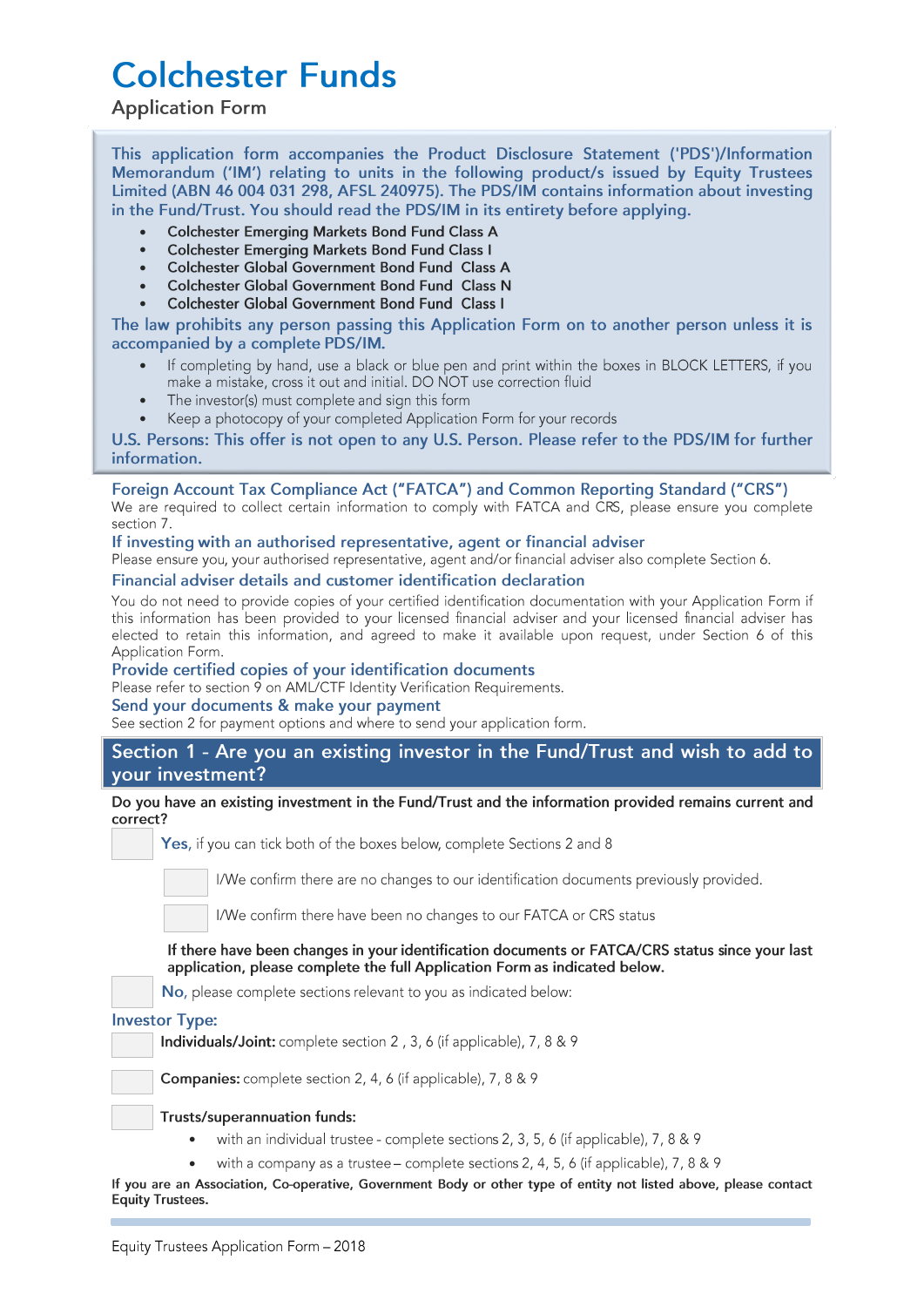# Section 2 - Investment details

#### Investment to be held in the name(s) of (must include name(s) of investor(s))

| Postal address                                 |              |                  |                                 |
|------------------------------------------------|--------------|------------------|---------------------------------|
|                                                |              |                  |                                 |
| Suburb                                         | <b>State</b> | Postcode         | Country                         |
|                                                |              |                  |                                 |
| <b>Email address</b>                           |              |                  | Contact no.                     |
|                                                |              |                  |                                 |
| <b>Fund/Trust Name</b>                         |              | <b>APIR</b> code | <b>Application amount (AUD)</b> |
| Colchester Emerging Markets Bond Fund Class A  |              | <b>ETL9820AU</b> | \$                              |
| Colchester Emerging Markets Bond Fund Class I  |              | ETL3065AU        | \$                              |
| Colchester Global Government Bond Fund Class A |              | ETL0409AU        | \$                              |
| Colchester Global Government Bond Fund Class N |              | ETL0467AU        | \$                              |
| Colchester Global Government Bond Fund Class I |              | <b>ETL5525AU</b> | \$                              |

The minimum initial investment is \$1,000,000

#### Distribution Instructions

If you do not select a distribution option, we will automatically reinvest your distribution. If you select cash, please ensure you provide your bank details below.

- $\Box$  Reinvest distributions if you select this option your distribution will be reinvested in the Fund/Trust
- $\Box$  Pay distributions to the bank if you select this option your distribution will be paid to the bank account below

#### Investor bank details

For withdrawals and distributions (if applicable), these must match the investor(s)' name and must be an AUDdenominated bank account with an Australian domiciled bank.

#### Financial institution name and branch location

| <b>BSB</b> number   |  |  |  | Account number |  |  |  |  |
|---------------------|--|--|--|----------------|--|--|--|--|
|                     |  |  |  |                |  |  |  |  |
| <b>Account name</b> |  |  |  |                |  |  |  |  |
|                     |  |  |  |                |  |  |  |  |

#### Payment method

#### $\Box$  Direct credit – pay to:

| Financial institution name and<br>branch location | National Australia Bank Limited, 500 Bourke Street, Melbourne, VIC 3000 |
|---------------------------------------------------|-------------------------------------------------------------------------|
| Swift/BIC                                         | NATAAU3303M                                                             |
| Reference                                         | <investor name=""></investor>                                           |
| <b>BSB</b> number                                 | 083 001                                                                 |
| Account number                                    | 84 179 8985                                                             |
| Account name                                      | <b>OVFS ATF COLCHESTER APPLICATION ACCOUNT</b>                          |

#### Source of investment

Please indicate the source of the investment amount (e.g. retirement savings, employment income):

### Send your completed Application Form to:

NT - GPO BOX 804

GPO Box 804 Melbourne VIC 3001

Fax: +61 3 8672 7741

Please ensure you have completed all relevant sections and signed the Application Form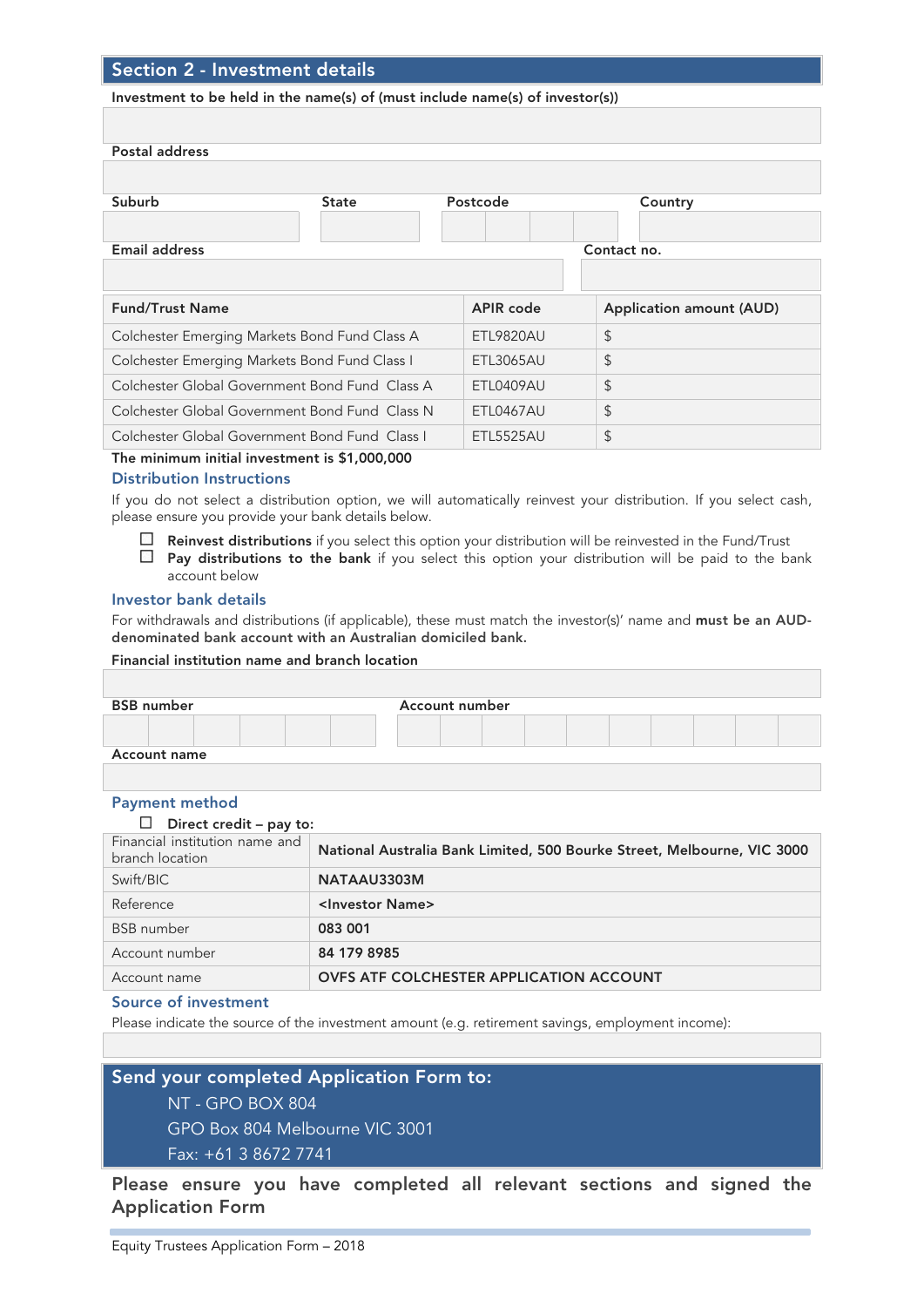# Section 3 – Investor details – Individuals/Joint

Please complete if you are investing individually, jointly or you are an individual or joint trustee.

| See Group A AML/CTF Identity Verification Requirements in Section 9                  |              |                |                                                                                                                    |
|--------------------------------------------------------------------------------------|--------------|----------------|--------------------------------------------------------------------------------------------------------------------|
| <b>Investor 1</b>                                                                    |              |                |                                                                                                                    |
| First name(s)<br>Title                                                               |              | <b>Surname</b> |                                                                                                                    |
|                                                                                      |              |                |                                                                                                                    |
| Residential address (not a PO Box/RMB/Locked Bag)                                    |              |                |                                                                                                                    |
|                                                                                      |              |                |                                                                                                                    |
| Suburb                                                                               | <b>State</b> | Postcode       | Country                                                                                                            |
|                                                                                      |              |                |                                                                                                                    |
| <b>Email address</b>                                                                 |              |                | Contact no.                                                                                                        |
|                                                                                      |              |                |                                                                                                                    |
| Date of birth (DD/MM/YYYY)                                                           |              |                | Tax File Number* - or exemption code                                                                               |
| $\prime$<br>$\prime$                                                                 |              |                |                                                                                                                    |
| Country of birth                                                                     | Occupation   |                |                                                                                                                    |
|                                                                                      |              |                |                                                                                                                    |
| <b>Investor 2</b>                                                                    |              |                |                                                                                                                    |
| First name(s)<br>Title                                                               |              | <b>Surname</b> |                                                                                                                    |
|                                                                                      |              |                |                                                                                                                    |
| Residential address (not a PO Box/RMB/Locked Bag)                                    |              |                |                                                                                                                    |
|                                                                                      |              |                |                                                                                                                    |
| Suburb                                                                               | <b>State</b> | Postcode       | Country                                                                                                            |
|                                                                                      |              |                |                                                                                                                    |
| <b>Email address</b>                                                                 |              |                | Contact no.                                                                                                        |
|                                                                                      |              |                |                                                                                                                    |
| Date of birth (DD/MM/YYYY)                                                           |              |                | Tax File Number* - or exemption code                                                                               |
| $\prime$<br>$\prime$                                                                 |              |                |                                                                                                                    |
| Country of birth                                                                     | Occupation   |                |                                                                                                                    |
|                                                                                      |              |                |                                                                                                                    |
| If there are more than 2 beneficial owners, please provide details as an attachment. |              |                |                                                                                                                    |
|                                                                                      |              |                | De encodida incretore nomeditatal e nominent multiplesitica estimation in e nocembre de la alcelle de la del stato |

Do any of the investors named hold a prominent public position or function in a government body (local, state, territory, national or foreign) or in an international organisation or are you an immediate family member or a business associate of such a person?

No Yes, please give details: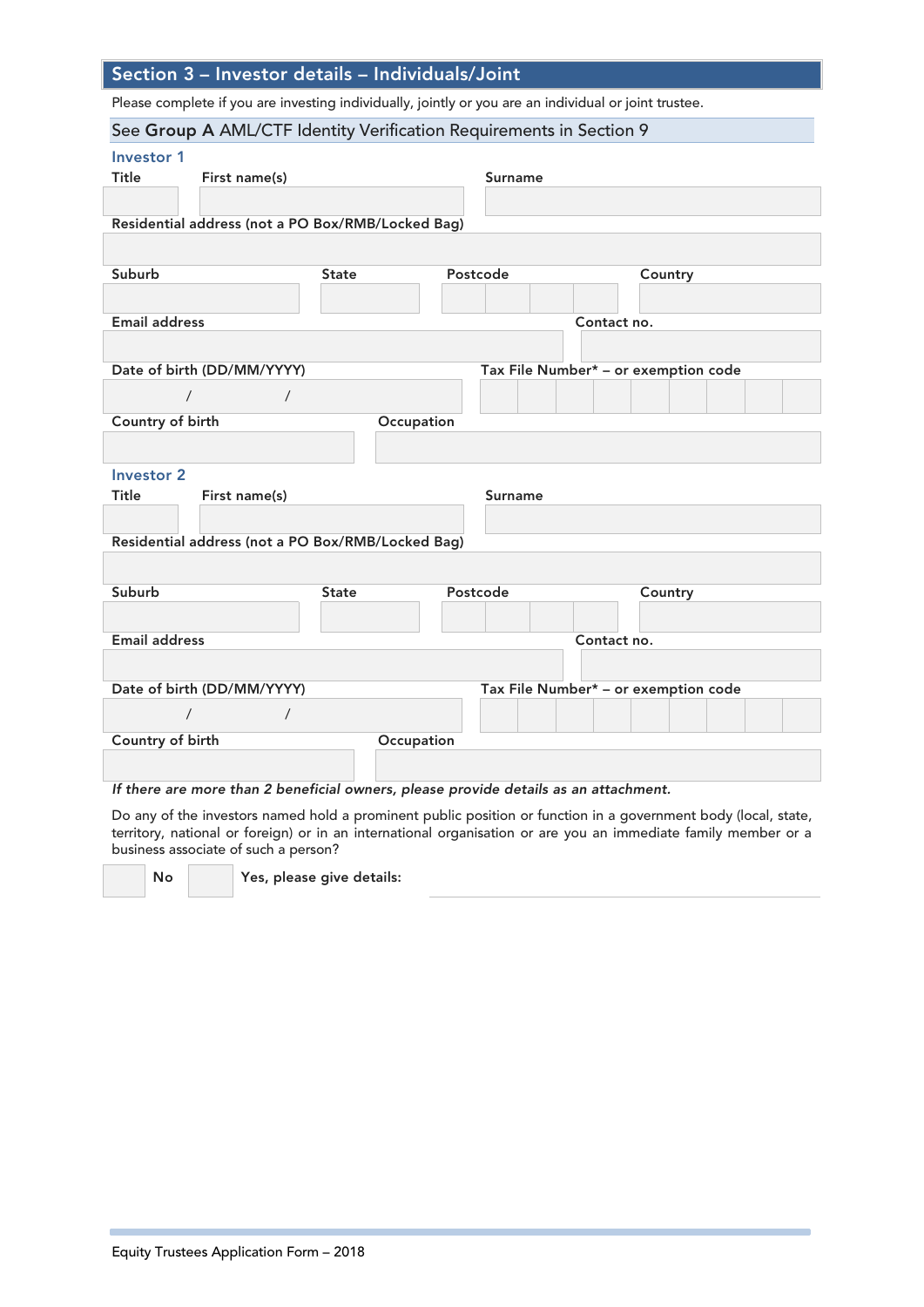| Section 4 - Investor details - Companies/Corporate Trustee                                        |              |                                                                       |                                                                                                            |
|---------------------------------------------------------------------------------------------------|--------------|-----------------------------------------------------------------------|------------------------------------------------------------------------------------------------------------|
| Please complete if you are investing for a company or where the company is acting as trustee.     |              |                                                                       |                                                                                                            |
| See Group B AML/CTF Identity Verification Requirements in Section 9                               |              |                                                                       |                                                                                                            |
| Full company name (as registered with ASIC or relevant foreign registered body)                   |              |                                                                       |                                                                                                            |
|                                                                                                   |              |                                                                       |                                                                                                            |
| Registered office address (not a PO Box/RMB/Locked Bag)                                           |              |                                                                       |                                                                                                            |
|                                                                                                   |              |                                                                       |                                                                                                            |
| Suburb                                                                                            | <b>State</b> | Postcode                                                              | Country                                                                                                    |
|                                                                                                   |              |                                                                       |                                                                                                            |
| <b>Australian Company Number</b>                                                                  |              |                                                                       | Tax File Number* - or exemption code                                                                       |
|                                                                                                   |              |                                                                       |                                                                                                            |
| Australian Business Number* (if registered in Australia) or equivalent foreign company identifier |              |                                                                       |                                                                                                            |
|                                                                                                   |              |                                                                       |                                                                                                            |
| <b>Contact Person</b>                                                                             |              |                                                                       |                                                                                                            |
| Title<br>First name(s)                                                                            |              | Surname                                                               |                                                                                                            |
| <b>Email address</b>                                                                              |              |                                                                       | Contact no.                                                                                                |
|                                                                                                   |              |                                                                       |                                                                                                            |
|                                                                                                   |              |                                                                       |                                                                                                            |
| you do not have a principal place of business in Australia.                                       |              |                                                                       | Principal place of business: For non-Australian companies please provide a local agent name and address if |
| Registered Office Address (not a PO Box/RMB/Locked Bag)                                           |              |                                                                       |                                                                                                            |
|                                                                                                   |              |                                                                       |                                                                                                            |
| Suburb                                                                                            | <b>State</b> | Postcode                                                              | Country                                                                                                    |
|                                                                                                   |              |                                                                       |                                                                                                            |
| <b>Registration details</b>                                                                       |              |                                                                       |                                                                                                            |
| Name of regulatory body                                                                           |              |                                                                       | Identification number (e.g. ARBN)                                                                          |
|                                                                                                   |              |                                                                       |                                                                                                            |
| <b>Beneficial owners</b>                                                                          |              |                                                                       |                                                                                                            |
|                                                                                                   |              |                                                                       | All beneficial owners will need to provide Group A AML/CTF Identity Verification                           |
| <b>Requirements in Section 9</b>                                                                  |              |                                                                       |                                                                                                            |
| $\alpha$                                                                                          |              |                                                                       | Shareholders and other beneficial owners (shareholders and those who own directly, indirectly,             |
|                                                                                                   |              | jointly or beneficially 25% or more of the company's issued capital). |                                                                                                            |
| <b>Beneficial owner 1</b><br>Title<br>First name(s)                                               |              | <b>Surname</b>                                                        |                                                                                                            |
|                                                                                                   |              |                                                                       |                                                                                                            |
| Residential address (not a PO Box/RMB/Locked Bag)                                                 |              |                                                                       |                                                                                                            |
|                                                                                                   |              |                                                                       |                                                                                                            |
| Suburb                                                                                            | <b>State</b> | Postcode                                                              | Country                                                                                                    |
|                                                                                                   |              |                                                                       |                                                                                                            |
| Date of birth (DD/MM/YYYY)                                                                        |              |                                                                       |                                                                                                            |
| $\prime$<br>$\prime$                                                                              |              |                                                                       |                                                                                                            |
|                                                                                                   |              |                                                                       |                                                                                                            |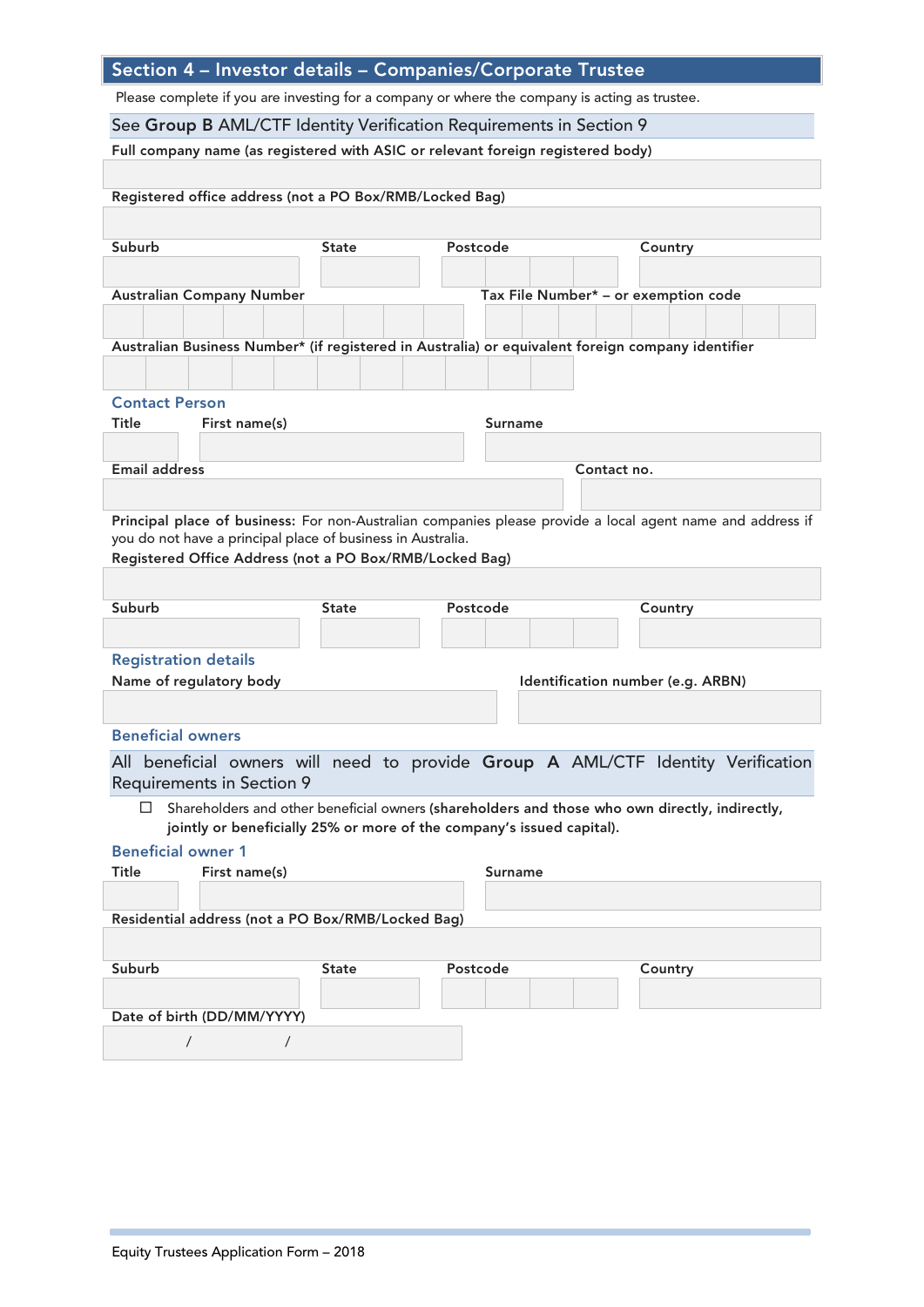| <b>Beneficial owner 2</b> |                                                   |              |                                                                                      |                                                                                                                                                                                                                          |
|---------------------------|---------------------------------------------------|--------------|--------------------------------------------------------------------------------------|--------------------------------------------------------------------------------------------------------------------------------------------------------------------------------------------------------------------------|
| Title                     | First name(s)                                     |              | <b>Surname</b>                                                                       |                                                                                                                                                                                                                          |
|                           |                                                   |              |                                                                                      |                                                                                                                                                                                                                          |
|                           | Residential address (not a PO Box/RMB/Locked Bag) |              |                                                                                      |                                                                                                                                                                                                                          |
|                           |                                                   |              |                                                                                      |                                                                                                                                                                                                                          |
|                           |                                                   |              |                                                                                      |                                                                                                                                                                                                                          |
| Suburb                    |                                                   | <b>State</b> | Postcode                                                                             | Country                                                                                                                                                                                                                  |
|                           |                                                   |              |                                                                                      |                                                                                                                                                                                                                          |
|                           | Date of birth (DD/MM/YYYY)                        |              |                                                                                      |                                                                                                                                                                                                                          |
|                           |                                                   |              |                                                                                      |                                                                                                                                                                                                                          |
|                           |                                                   |              |                                                                                      |                                                                                                                                                                                                                          |
|                           |                                                   |              | If there are more than 2 beneficial owners, please provide details as an attachment. |                                                                                                                                                                                                                          |
|                           |                                                   |              |                                                                                      | Do any of the beneficial owners named hold a prominent public position or function in a government body<br>local state territory national or foreign) or in an international organisation or are vou an immediate family |

(local, state, territory, national or foreign) or in an international organisation or are you an immediate family member or a business associate of such a person?

No **Yes**, please give details:

Senior Managing Official and controlling person (e.g. managing directors, senior executive etc. who are authorised to sign on the company's behalf, make policy, operational and financial decisions)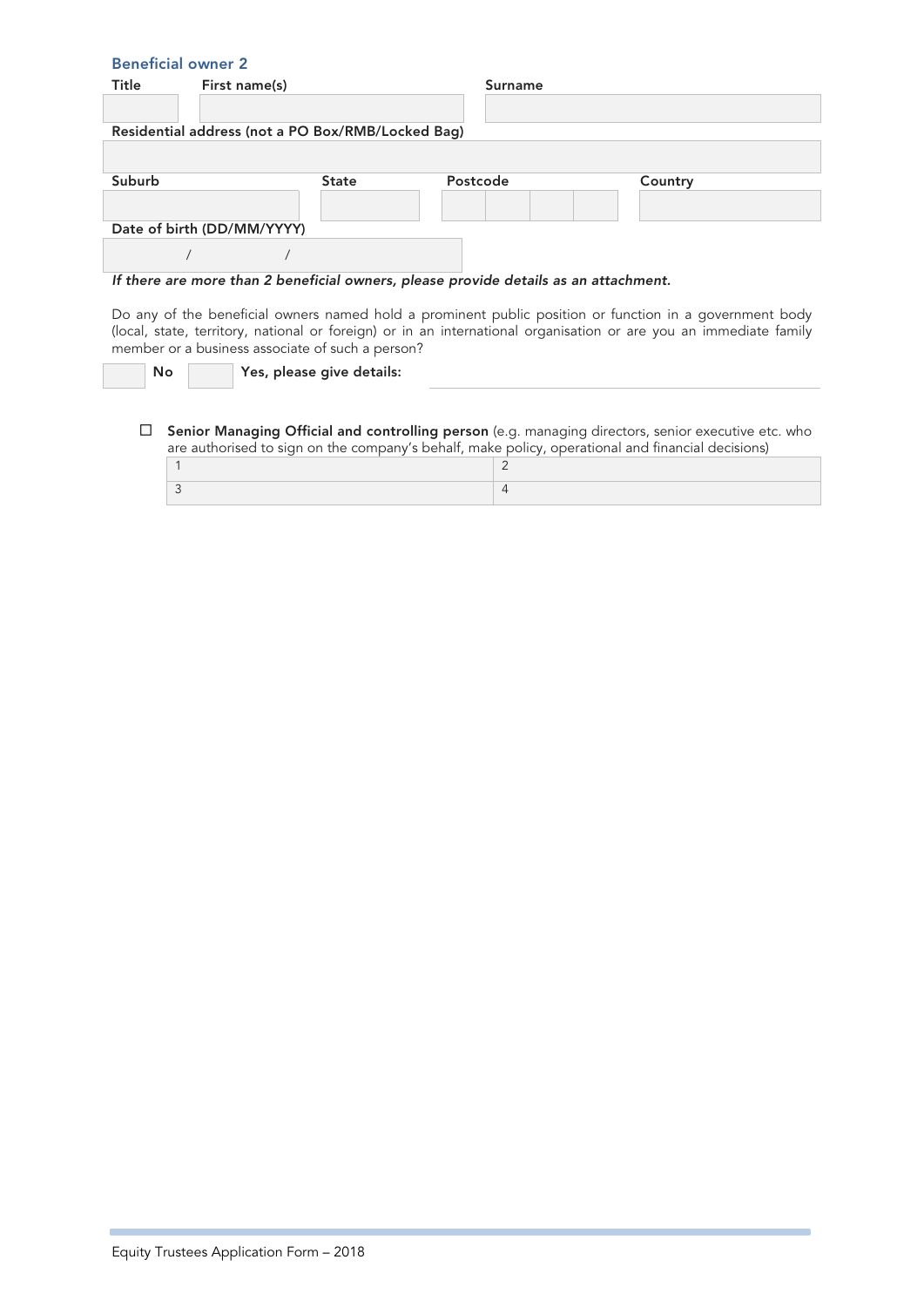# Section 5 – Investor Details – Trusts/superannuation funds

Please complete if you are investing for a trust or superannuation fund.

| See Group C AML/CTF Identity Verification Requirements in section 9                                                |                           |
|--------------------------------------------------------------------------------------------------------------------|---------------------------|
| Full name of trust or superannuation fund                                                                          |                           |
|                                                                                                                    |                           |
| Full name of business (if any)                                                                                     | Country where established |
|                                                                                                                    |                           |
| Australian Business Number* (if obtained)                                                                          |                           |
|                                                                                                                    |                           |
| Tax File Number* - or exemption code                                                                               |                           |
|                                                                                                                    |                           |
| Trustee details - How many trustees are there?                                                                     |                           |
| Individual trustee(s) - complete section $3$ - Investor details - Individuals/Joint                                |                           |
|                                                                                                                    |                           |
| <b>Company trustee(s)</b> - complete section 4 - Investor details - Companies/Corporate Trustee                    |                           |
| <b>Combination - trustee(s) to complete each relevant section</b>                                                  |                           |
| <b>Type of Trust</b>                                                                                               |                           |
| <b>Registered Managed Investment Scheme</b>                                                                        |                           |
| Australian Registered Scheme Number (ARSN)                                                                         |                           |
|                                                                                                                    |                           |
|                                                                                                                    |                           |
| Regulated Trust (including self-managed superannuation funds and registered charities that are trusts)             |                           |
| Name of Regulator (e.g. ASIC, APRA, ATO, ACNC)                                                                     |                           |
|                                                                                                                    |                           |
| Registration/Licence details                                                                                       |                           |
|                                                                                                                    |                           |
| <b>Other Trust (unregulated)</b>                                                                                   |                           |
| Please describe                                                                                                    |                           |
|                                                                                                                    |                           |
| Beneficiaries of an unregulated trust                                                                              |                           |
| Please provide details below of any <b>beneficiaries</b> who directly or indirectly are entitled to an interest of |                           |
| 25% or more of the trust.<br>1                                                                                     | 2                         |
| 3                                                                                                                  | $\overline{4}$            |
| If there are no beneficiaries of the trust, describe the class of beneficiary (e.g. the name of the family         |                           |
| group, class of unit holders, the charitable purpose or charity name):                                             |                           |
|                                                                                                                    |                           |
| Please provide the full name of the settlor of the trust where the initial asset contribution to the trust         |                           |
| was greater than \$10,000 and the settlor is not deceased:                                                         |                           |
|                                                                                                                    |                           |
|                                                                                                                    |                           |

Please provide details below of any **beneficial owner** of the trust. A beneficial owner is any individual who directly or indirectly has a 25% or greater interest in the trust or a person who exerts control over the trust. This includes the appointer of the trust who holds the power to appoint or remove the trustees of the trust.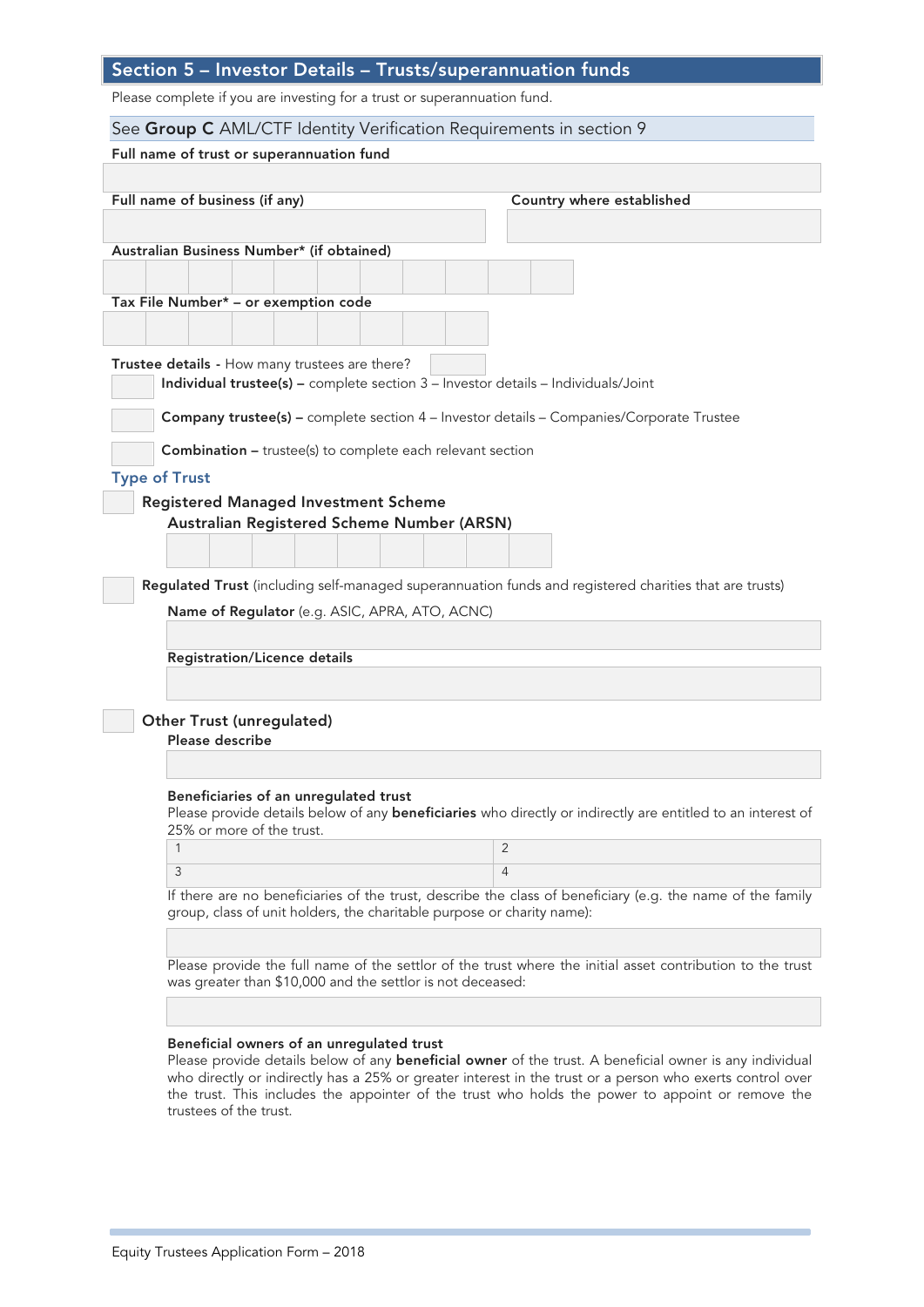All beneficial owners will need to provide Group A AML/CTF Identity Verification Requirements in Section 9

| <b>Beneficial owner 1</b>                         |              |                |         |
|---------------------------------------------------|--------------|----------------|---------|
| Title<br>First name(s)                            |              | <b>Surname</b> |         |
| Residential address (not a PO Box/RMB/Locked Bag) |              |                |         |
| Suburb                                            | <b>State</b> | Postcode       | Country |
| Date of birth (DD/MM/YYYY)                        |              |                |         |
| $\sqrt{2}$<br>$\sqrt{2}$                          |              |                |         |
| <b>Beneficial owner 2</b>                         |              |                |         |
| Title<br>First name(s)                            |              | <b>Surname</b> |         |
|                                                   |              |                |         |
| Residential address (not a PO Box/RMB/Locked Bag) |              |                |         |
|                                                   |              |                |         |
| Suburb                                            | <b>State</b> | Postcode       | Country |
|                                                   |              |                |         |
| Date of birth (DD/MM/YYYY)                        |              |                |         |
|                                                   |              |                |         |

#### If there are more than 2 beneficial owners, please provide details as an attachment.

Do any of the beneficial owners named hold a prominent public position or function in a government body (local, state, territory, national or foreign) or in an international organisation or are you an immediate family member or a business associate of such a person?

No Yes, please give details: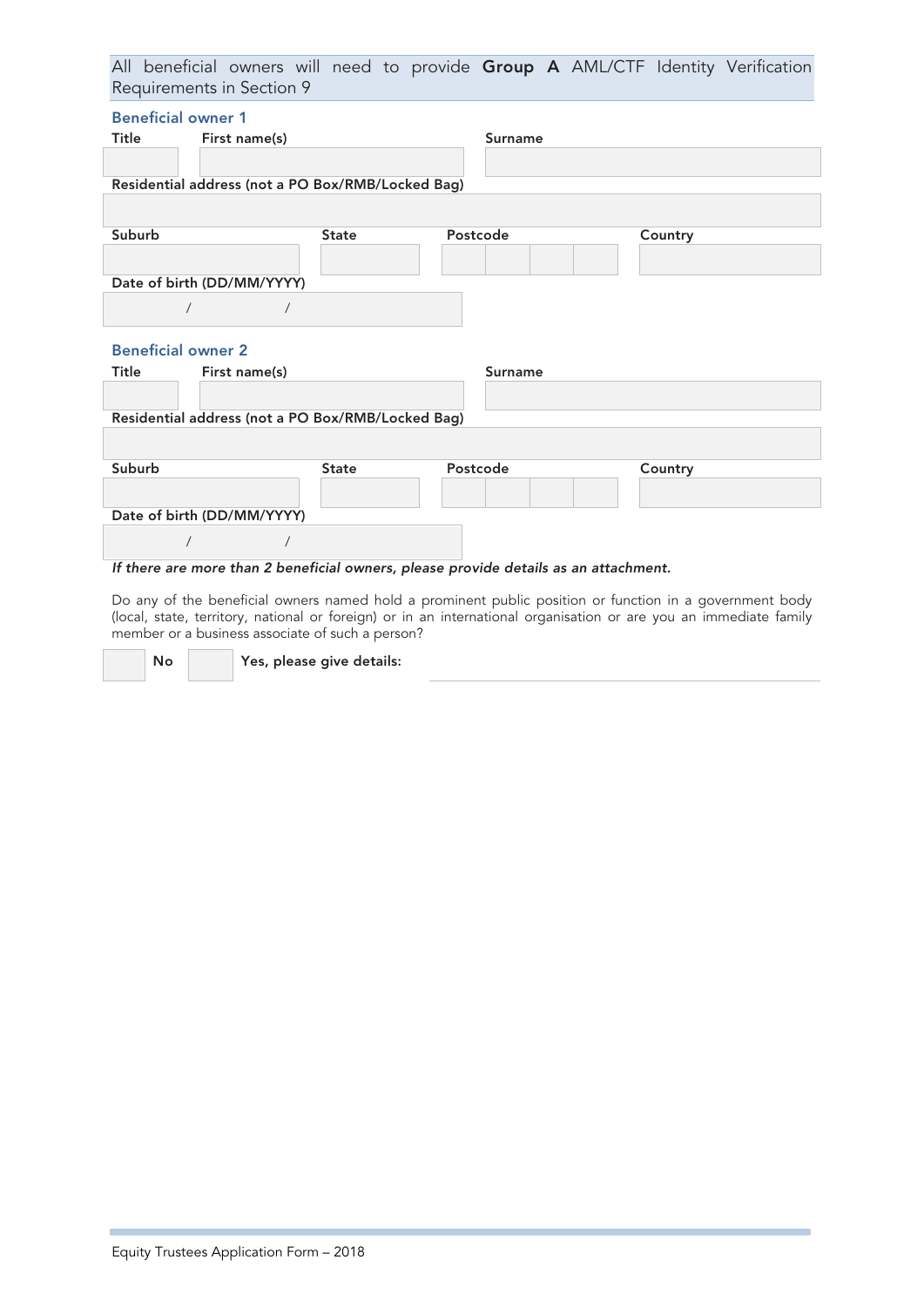| Section 6 – Authorised representative, agent and/or financial adviser |
|-----------------------------------------------------------------------|
|-----------------------------------------------------------------------|

Please complete if you are appointing an authorised representative, agent and/or financial adviser.

I am an **authorised representative** or **agent** as nominated by the investor(s)

#### See Group D AML/CTF Identity Verification Requirements in Section 9

You must attach a valid authority such as Power of Attorney, guardianship order, grant of probate, appointment of bankruptcy etc. that is a certified copy. The document must be current and complete, signed by the investor or a court official and permits the authorised representative or agent to transact on behalf of the investor.

#### Full name of authorised representative or agent

Role held with investor(s)

Signature Date

I am a financial adviser as nominated by the investor

| $\alpha$ imandial auviser as normaled by the investor                                                                           |              |                       |          |  |
|---------------------------------------------------------------------------------------------------------------------------------|--------------|-----------------------|----------|--|
| Name of adviser                                                                                                                 |              | AFSL number           |          |  |
|                                                                                                                                 |              |                       |          |  |
| Dealer group                                                                                                                    |              | Name of advisory firm |          |  |
|                                                                                                                                 |              |                       |          |  |
| Postal address                                                                                                                  |              |                       |          |  |
| Suburb                                                                                                                          | <b>State</b> |                       | Postcode |  |
|                                                                                                                                 |              |                       |          |  |
| <b>Email address</b>                                                                                                            |              | Contact no.           |          |  |
|                                                                                                                                 |              |                       |          |  |
| <b>Financial Adviser Declaration</b><br>$\alpha$<br>I/We hereby declare that I/we are not a US Person as defined in the PDS/IM. |              |                       |          |  |

- $\Box$  I/We hereby declare that the investor is not a US Person as defined in the PDS/IM.
- I/We have completed an appropriate Customer Identification Procedure (CIP) on this investor which meets the requirements (per type of investor) set out above,

#### AND EITHER

- $\Box$  I/We have attached the relevant CIP documents; OR
- I/We have not attached the CIP documents however I/We confirm that I have completed the AML/KYC checks on the investor(s) in accordance to the AUSTRAC's requirements. I/We also agree to provide Equity Trustees the relevant CIP documents on request.

| Signature | Date |
|-----------|------|
|           |      |

#### Access to information

Unless you elect otherwise, your authorised representative, agent and/or financial adviser will be provided access to your investment information and/or receive copies of statements and transaction confirmations. By appointing an authorised representative, agent and/or financial adviser you acknowledge that you have read and agreed to the terms and conditions in the PDS/IM relating to such appointment.

- $\Box$  Please tick this box if you **DO NOT** want your authorised representative, agent and/or financial adviser to have access to information about your investment.
- $\Box$  Please tick this box if you **DO NOT** want copies of statements and transaction confirmations sent to your authorised representative, agent and/or financial adviser.
- $\Box$  Please tick this box if you want statements and transaction confirmations sent ONLY to your authorised representative, agent and/or financial adviser.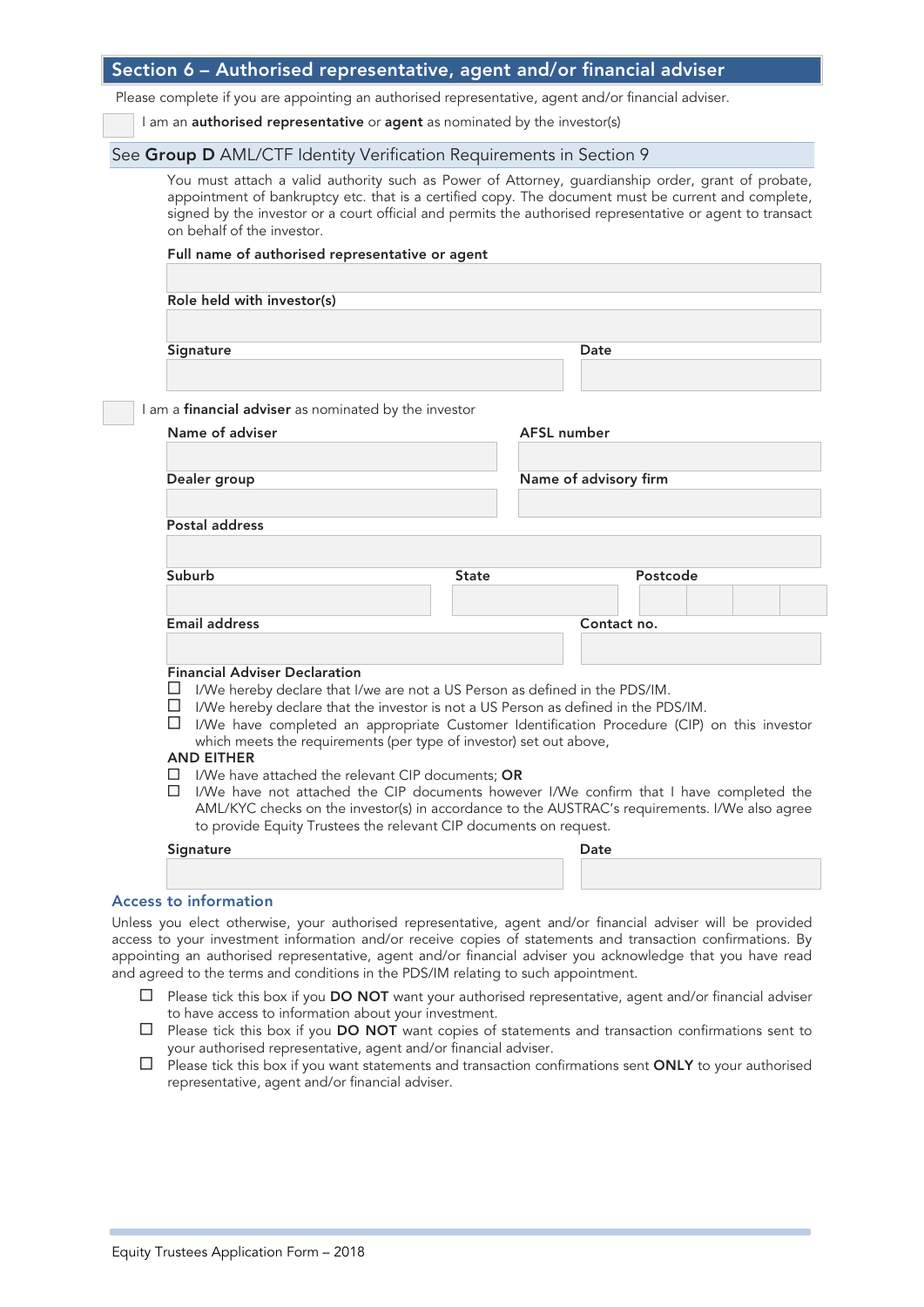# Section 7 – Foreign Account Tax Compliance Act (FATCA), Common Reporting Standard (CRS) Self-Certification Form – ALL investors MUST complete

#### Sub-Section I - Individuals

Please fill this Sub-Section I only if you are an individual. If you are an entity, please fill Sub-Section II.

#### Are you a US citizen or resident of the US for tax purposes?

Yes: provide your Taxpayer Identification Number (TIN) or equivalent (or Reason Code if no TIN is provided) below and continue to question 2

| Investor 1 |  |
|------------|--|
| Investor 2 |  |
|            |  |

No: continue to question 2

#### 2. Are you a tax resident of any other country outside of Australia?

Yes: state each country and provide your TIN or equivalent (or Reason Code if no TIN is provided) for each jurisdiction below and skip to question 12

| Investor 1 |  |
|------------|--|
| Investor 2 |  |

| $1118$ GJLVI 6 |                                                                  |  |  |
|----------------|------------------------------------------------------------------|--|--|
|                | If more space is needed please provide details as an attachment. |  |  |
|                | No: skip to question 12                                          |  |  |

#### Reason Code:

If TIN or equivalent is not provided, please provide reason from the following options:

- Reason A: The country/jurisdiction where the entity is resident does not issue TINs to its residents.
- Reason B: The entity is otherwise unable to obtain a TIN or equivalent number (Please explain why the entity is unable to obtain a TIN in the below table if you have selected this reason).
- Reason C: No TIN is required. (Note. Only select this reason if the domestic law of the relevant jurisdiction does not require the collection of the TIN issued by such jurisdiction).

If Reason B has been selected above, explain why you are not required to obtain a TIN:

| 1.222<br>זהזא |  |
|---------------|--|
| $-1 - 1$<br>  |  |
|               |  |

#### Sub-Section II - Entities

Please fill this Sub-Section II only if you are an entity. If you are an individual, please fill Sub-Section I.

#### 3. Are you an Australian complying superannuation fund?

Yes: skip to question 12

No: continue to question 4

#### **FATCA**

4. Are you a US Person?

Yes: continue to question 5

No: skip to question 6

#### 5. Are you a Specified US Person?

Yes: provide your TIN below and skip to question 7

No: indicate exemption type and skip to question 7

#### 6. Are you a Financial Institution for the purposes of FATCA?

Yes: provide your Global Intermediary Identification Number (GIIN)

If you do not have a GIIN, please provide your FATCA status below and continue to question 7

#### Exempt Beneficial Owner, provide type below: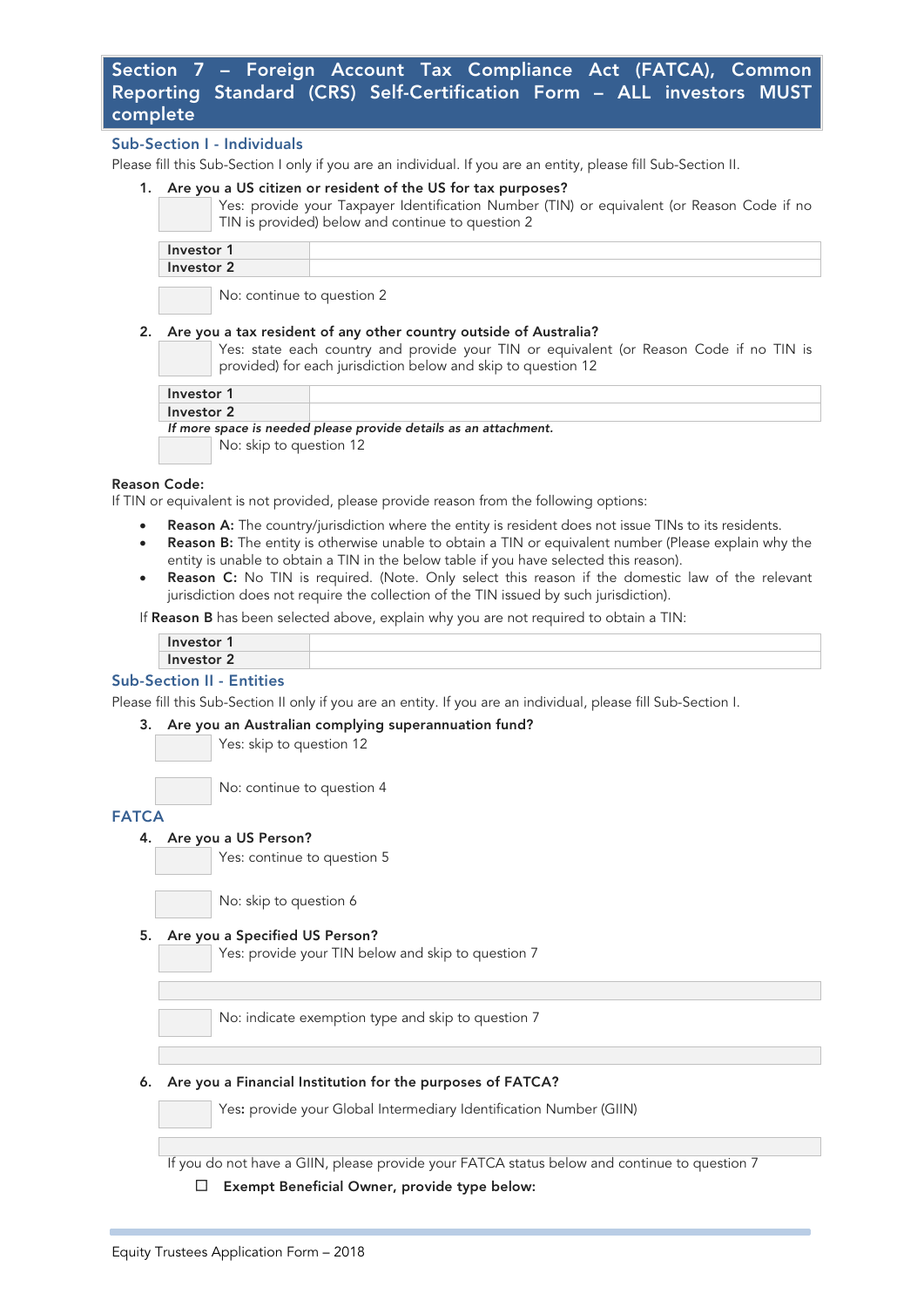

#### **CRS**

#### 7. Are you a tax resident of any country outside of Australia and the US?

Yes: state each country and provide your TIN or equivalent (or Reason Code if no TIN is provided) for each jurisdiction below and continue to question 8

| Investor   |  |
|------------|--|
| Investor 2 |  |

If more space is needed please provide details as an attachment.

#### Reason Code:

If TIN or equivalent is not provided, please provide reason from the following options:

- Reason A: The country/jurisdiction where the entity is resident does not issue TINs to its residents.
- Reason B: The entity is otherwise unable to obtain a TIN or equivalent number (Please explain why the entity is unable to obtain a TIN in the below table if you have selected this reason).
- Reason C: No TIN is required. (Note. Only select this reason if the domestic law of the relevant jurisdiction does not require the collection of the TIN issued by such jurisdiction).

If Reason B has been selected above, explain why you are not required to obtain a TIN:

| Investor   |  |
|------------|--|
| Investor 2 |  |

No: continue to question 8

#### 8. Are you a Financial Institution for the purpose of CRS?

Yes: specify the type of Financial Institution below and continue to question 9

- $\Box$ Reporting Financial Institution
- $\Box$ Non-Reporting Financial Institution:
	- Trustee Documented Trust  $\Box$
	- □ Other: please specify:

No: skip to question 10

9. Are you an investment entity resident in a non-participating jurisdiction for CRS purposes and managed by another financial Institution?

Yes: skip to question 11

No: skip to question 12

#### Non-Financial Entities

- 10. Are you an Active Non-Financial Entity (Active NFE)?
	- $\Box$ Yes: specify the type of Active NFE below and skip to question 12:
		- Less than 50% of the Active NFE's gross income from the preceding calendar year is  $\mathcal{N}_{\rm{max}}$ passive income (e.g. dividends, distribution, interests, royalties and rental income) and less than 50% of its assets during the preceding calendar year are assets held for the production of passive income
		- $\Box$  Corporation that is regularly traded or a related entity of a regularly traded corporation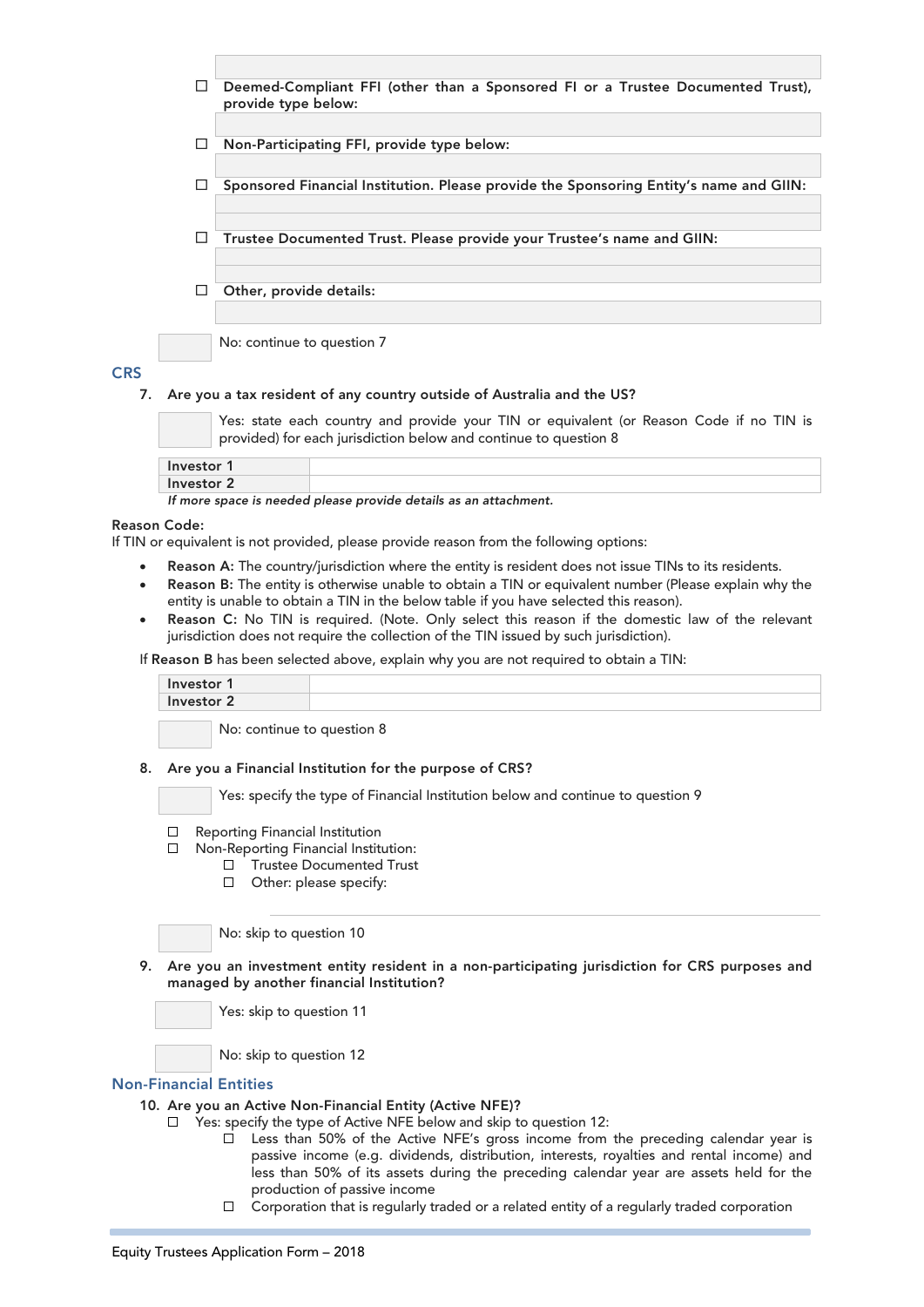$\Box$ Governmental Entity, International Organisation or Central Bank

Other: please specify:

No: you are a Passive Non-Financial Entity (Passive NFE). Continue to question 11

#### Controlling Persons

#### 11. Does one or more of the following apply to you:

- Is any natural person that exercises control over you (for corporations, this would include directors or beneficial owners who ultimately own 25% or more of the share capital) a tax resident of any country outside of Australia?
- If you are a trust, is any natural person including trustee, protector, beneficiary, settlor or any other natural person exercising ultimate effective control over the trust a tax resident of any country outside of Australia?

# Controlling person 1

| Title                       | First name(s)                            |                                                   | <b>Surname</b>                                                                         |         |
|-----------------------------|------------------------------------------|---------------------------------------------------|----------------------------------------------------------------------------------------|---------|
|                             |                                          |                                                   |                                                                                        |         |
|                             |                                          | Residential address (not a PO Box/RMB/Locked Bag) |                                                                                        |         |
|                             |                                          |                                                   |                                                                                        |         |
|                             |                                          |                                                   |                                                                                        |         |
| Suburb                      |                                          | <b>State</b>                                      | Postcode                                                                               | Country |
|                             |                                          |                                                   |                                                                                        |         |
|                             | Date of birth (DD/MM/YYYY)               |                                                   |                                                                                        |         |
|                             | $\sqrt{2}$                               |                                                   |                                                                                        |         |
|                             | Country of tax residence                 |                                                   |                                                                                        |         |
|                             |                                          |                                                   |                                                                                        |         |
| TIN or equivalent           |                                          | Reason Code if no TIN provided                    |                                                                                        |         |
|                             |                                          |                                                   |                                                                                        |         |
| <b>Controlling person 2</b> |                                          |                                                   |                                                                                        |         |
| Title                       | First name(s)                            |                                                   | Surname                                                                                |         |
|                             |                                          |                                                   |                                                                                        |         |
|                             |                                          | Residential address (not a PO Box/RMB/Locked Bag) |                                                                                        |         |
|                             |                                          |                                                   |                                                                                        |         |
|                             |                                          |                                                   |                                                                                        |         |
| Suburb                      |                                          | <b>State</b>                                      | Postcode                                                                               | Country |
|                             |                                          |                                                   |                                                                                        |         |
|                             |                                          |                                                   |                                                                                        |         |
| $\sqrt{2}$                  | Date of birth (DD/MM/YYYY)<br>$\sqrt{2}$ |                                                   |                                                                                        |         |
|                             |                                          |                                                   |                                                                                        |         |
|                             | Country of tax residence                 |                                                   |                                                                                        |         |
| TIN or equivalent           |                                          | Reason Code if no TIN provided                    |                                                                                        |         |
|                             |                                          |                                                   |                                                                                        |         |
|                             |                                          |                                                   | If there are more than 2 controlling persons, please provide details as an attachment. |         |

#### Reason Code:

If TIN or equivalent is not provided, please provide reason from the following options:

- Reason A: The country/jurisdiction where the entity is resident does not issue TINs to its residents.
- Reason B: The entity is otherwise unable to obtain a TIN or equivalent number (Please explain why the entity is unable to obtain a TIN in the below table if you have selected this reason).
- Reason C: No TIN is required. (Note. Only select this reason if the domestic law of the relevant jurisdiction does not require the collection of the TIN issued by such jurisdiction).

If Reason B has been selected above, explain why you are not required to obtain a TIN:

| Investor 1 |                             |  |
|------------|-----------------------------|--|
|            | Investor 2                  |  |
|            | No: continue to question 12 |  |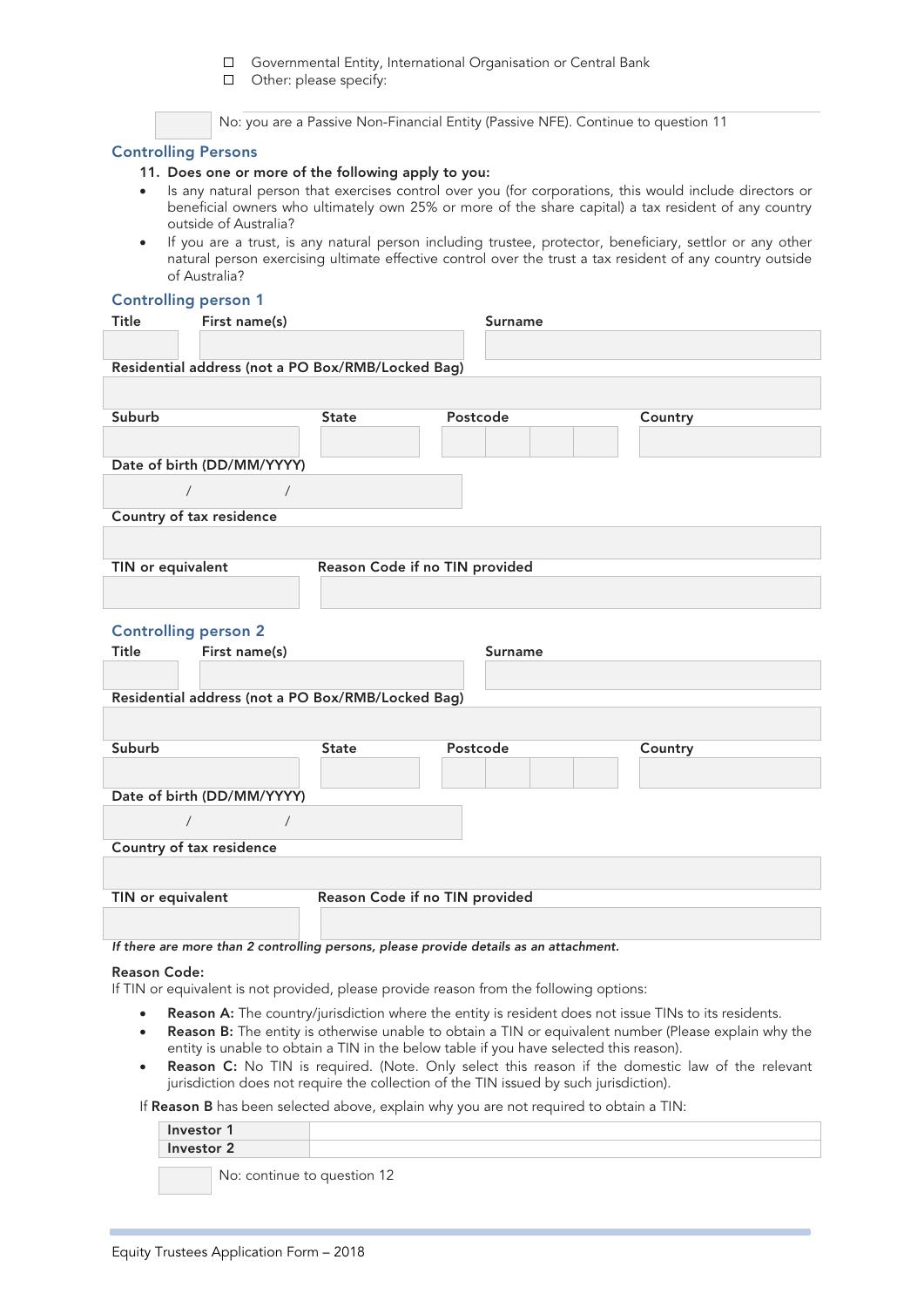#### 12. Signature and Declaration – ALL investors must sign

- I undertake to provide a suitably updated self-certification within 30 days of any change in circumstances which causes the information contained herein to become incorrect.
- I declare the information above to be true and correct.

# Investor 1 **Investor 2** Name of individual/entity Name of individual/entity Name of authorised representative Name of authorised representative Signature Signature Signature Date **Date** Date **Date**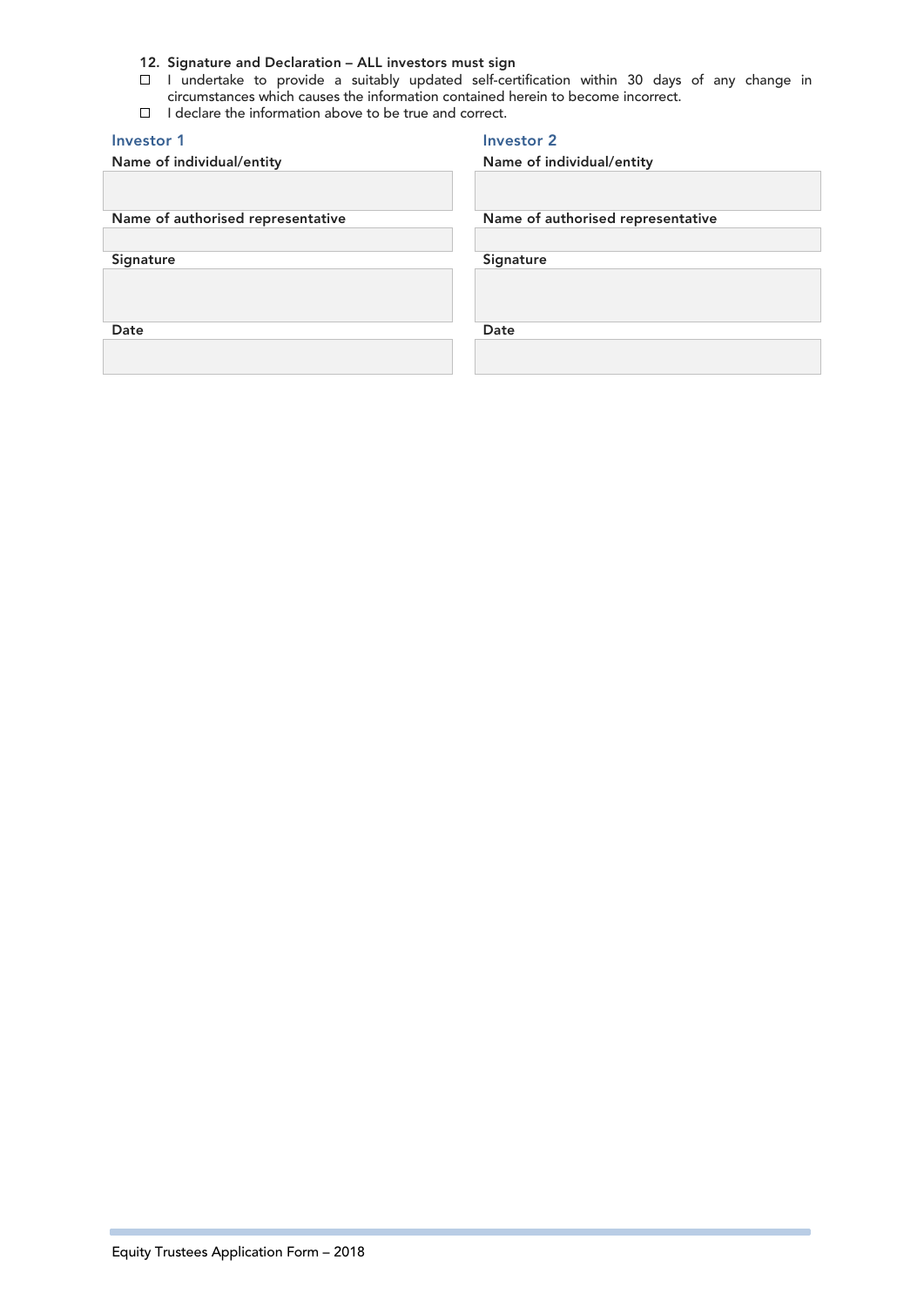# Section 8 – Declarations – ALL investors MUST complete

In most cases the information that you provide in this form will satisfy the AML/CTF Act, the US Foreign Account Tax Compliance Act ('FATCA') and the Common Reporting Standards ('CRS'). However, in some instances the Responsible Entity may contact you to request further information. It may also be necessary for the Responsible Entity to collect information (including sensitive information) about you from third parties in order to meet its obligations under the AML/CTF Act, FATCA and CRS.

#### When you complete this Application Form you make the following declarations:

- I/We have received the PDS/IM and made this application in Australia (and/or New Zealand for those offers made in New Zealand).
- I/We have read the PDS/IM to which this Application Form applies and agree to be bound by the terms and conditions of the PDS/IM and the Constitution of the relevant Fund/Trust in which I/we have chosen to invest.
- I/We have considered our personal circumstances and, where appropriate, obtained investment and/or taxation advice.
- I/We hereby declare that I/we are not a US Person as defined in the PDS/IM.
- I/We acknowledge that (if a natural person) I am/we are 18 years of age or over and I am/we are eligible to hold units in the Fund/Trust in which I/We have chosen to invest.
- I/We acknowledge and agree that Equity Trustees has outlined in the PDS/IM provided to me/us how and where I/we can obtain a copy of the Equity Trustees Group Privacy Statement.
- I/We consent to the transfer of any of my/our personal information to external third parties including but not limited to fund administrators, fund investment manager(s) and related bodies corporate who are located outside Australia for the purpose of administering the products and services for which I/we have engaged the services of Equity Trustees or its related bodies corporate and to foreign government agencies for reporting purposes (if necessary).
- I/we hereby confirm that the personal information that I/we have provided to Equity Trustees is correct and current in every detail, and should these details change, I/we shall promptly advise Equity Trustees in writing of the change(s).
- I/We agree to provide further information or personal details to the Responsible Entity if required to meet its obligations under anti-money laundering and counter-terrorism legislation, US tax legislation or reporting legislation and acknowledge that processing of my/our application may be delayed and will be processed at the unit price applicable for the Business Day as at which all required information has been received and verified.
- If I/we have provided an email address, I/we consent to receive ongoing investor information including PDS/IM information, confirmations of transactions and additional information as applicable via email.
- I/We acknowledge that Equity Trustees does not guarantee the repayment of capital or the performance of the Fund/Trust or any particular rate of return from the Fund/Trust.
- I/We acknowledge that an investment in the Fund/Trust is not a deposit with or liability of Equity Trustees and is subject to investment risk

including possible delays in repayment and loss of income or capital invested.

- I/We acknowledge that Equity Trustees is not responsible for the delays in receipt of monies caused by the postal service or the investor's bank.
- If I/we lodge a fax application request, I/we acknowledge and agree to release, discharge and agree to indemnify Equity Trustees from and against any and all losses, liabilities, actions, proceedings, account claims and demands arising from any fax application.
- If I/we have completed and lodged the relevant sections on authorised representatives, agents and/or financial advisers on the Application Form then I/we agree to release, discharge and indemnify Equity Trustees from and against any and all losses, liabilities, actions, proceedings, account claims and demands arising from Equity Trustees acting on the instructions of my/our authorised representatives, agents and/or financial advisers.
- If this is a joint application each of us agrees that our investment is held as joint tenants.
- I/We acknowledge and agree that where the Responsible Entity, in its sole discretion, determines that:
	- o I/we are ineligible to hold units in a Fund/Trust or have provided misleading information in my/our Application Form; or
	- I/we owe any amounts to Equity Trustees, then I/we appoint the Responsible Entity as my/our agent to submit a withdrawal request on my/our behalf in respect of all or part of my/our units, as the case requires, in the Fund/Trust.
- For Wholesale Clients I/We acknowledge that I am/we are a Wholesale Client (as defined in Section 761G of the Corporations Act 2001 (Cth)) and are therefore eligible to hold units in the Fund/Trust.
- For New Zealand applicants I/we have read the terms of the offer relating to New Zealand investors, including the New Zealand warning statement.
- For New Zealand Wholesale Investors I/We acknowledge and agree that:
- I/We have read the "New Zealand Wholesale Investor Fact Sheet" and PDS/IM or "New Zealand Investors: Selling Restriction" for the Fund/Trust;
- I am/We are a Wholesale Investor and am/are therefore eligible to hold units in the Fund/Trust; and
- I/We have not:
	- o Offered, sold, or transferred, and will not offer, sell, or transfer, directly or indirectly, any units in the Fund/Trust;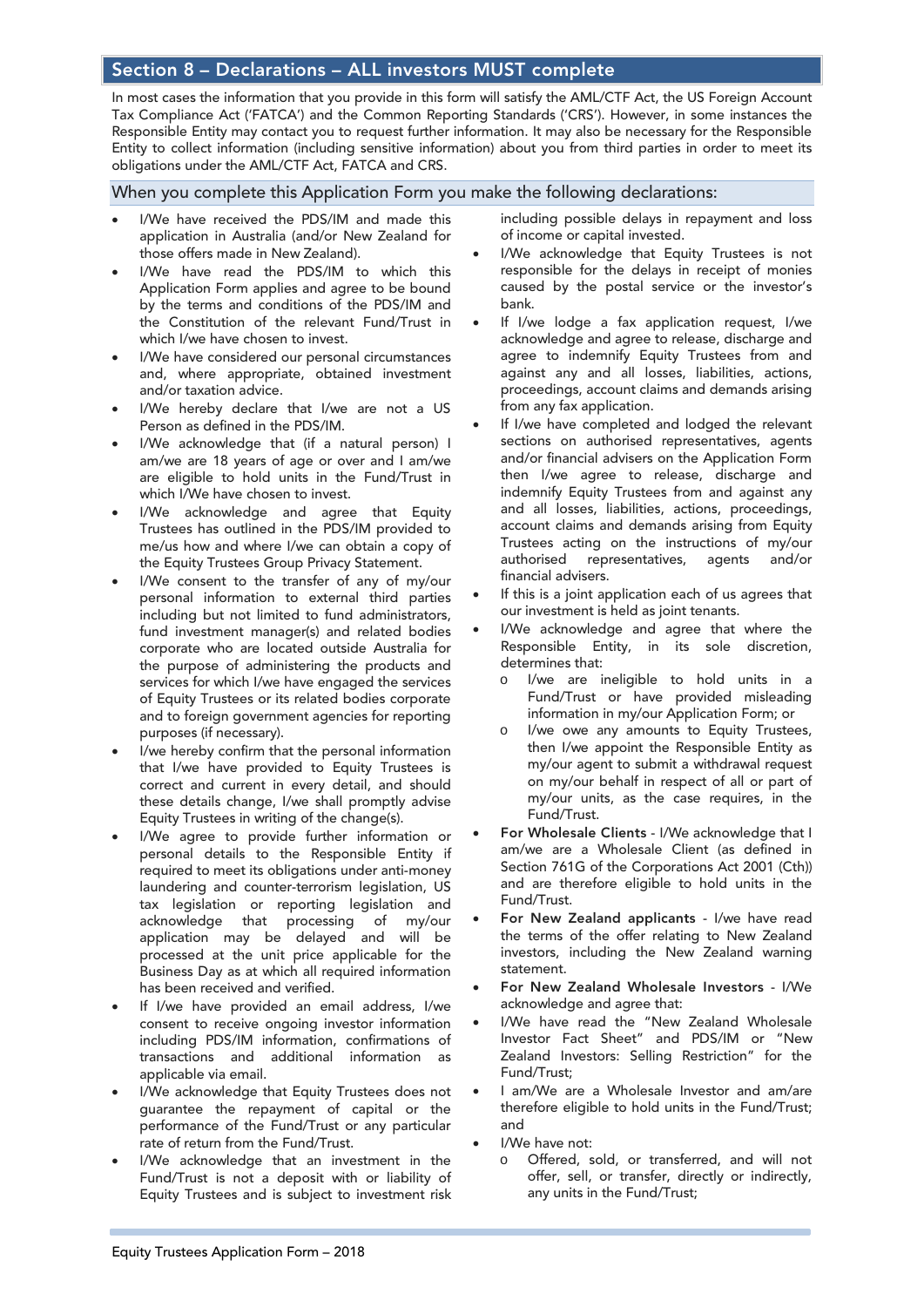- o Granted, issued, or transferred, and will not grant, issue, or transfer, any interests in or options over, directly or indirectly, any units in the Fund/Trust; and
- o Distributed and will not distribute, directly or indirectly, the PDS/IM or any other offering materials or advertisement in relation to any offer of units in the Fund/Trust,

in each case in New Zealand, other than to a person who is a Wholesale Investor; and

- I/We will notify Equity Trustees if I/we cease to be a Wholesale Investor; and
- I/We have separately provided a signed Wholesale Investor Certification located at the end of this Application Form.
- All references to Wholesale Investor in this Declaration are a reference to Wholesale Investor in terms of clause 3(2) of Schedule 1 of the Financial Markets Conduct Act 2013 (New Zealand).

### \*Terms and conditions for collection of Tax File Numbers (TFN) and Australian Business Numbers (ABN)

Collection of TFN and ABN information is authorised and its use and disclosure strictly regulated by tax laws and the Privacy Act. Investors must only provide an ABN instead of a TFN when the investment is made in the course of their enterprise. You are not obliged to provide either your TFN or ABN, but if you do not provide either or claim an exemption, we are required to deduct tax from your distribution at the highest marginal tax rate plus Medicare levy to meet Australian taxation law requirements.

For more information about the use of TFNs for investments, contact the enquiries section of your local branch of the ATO. Once provided, your TFN will be applied automatically to any future investments in the Fund/Trust where formal application procedures are not required (e.g. distribution reinvestments), unless you indicate, at any time, that you do not wish to quote a TFN for a particular investment. Exempt investors should attach a copy of the certificate of exemption. For super funds or trusts list only the applicable ABN or TFN for the super fund or trust.

#### When you sign this Application Form you declare that you have read, agree to and make the declarations above

#### Investor 1 **Investor 2**

| Name of individual /entity                                   | Name of individual/entity                                    |
|--------------------------------------------------------------|--------------------------------------------------------------|
| Capacity (e.g. Director, Secretary, Authorised<br>signatory) | Capacity (e.g. Director, Secretary, Authorised<br>signatory) |
| Signature                                                    | Signature                                                    |
| Date                                                         | Date                                                         |
| Company Seal (if applicable)                                 |                                                              |
|                                                              |                                                              |
|                                                              |                                                              |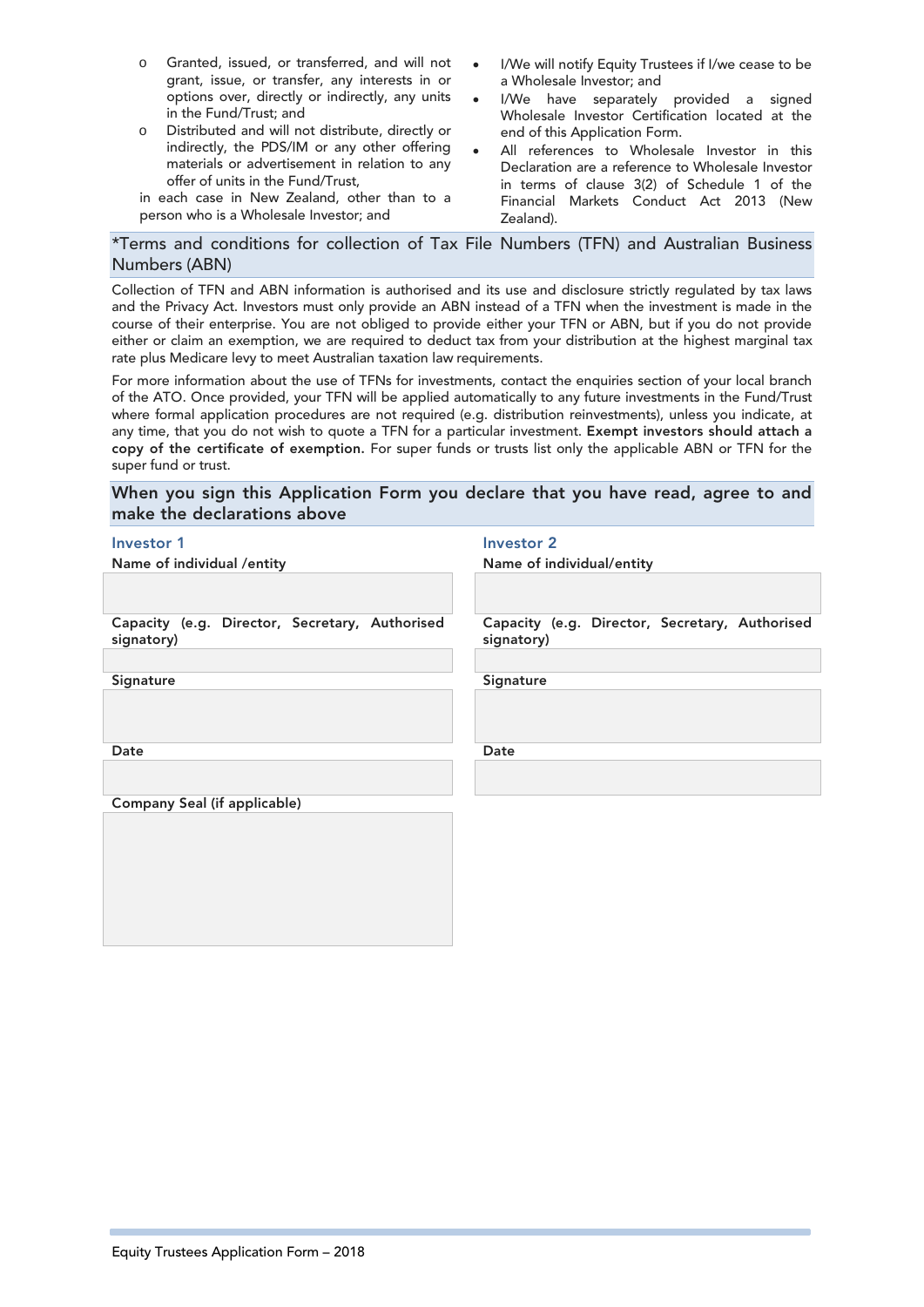# Section 9 – AML/CTF Identity Verification Requirements

The AML/CTF Act requires the Responsible Entity to adopt and maintain an anti-money laundering and counter-terrorism financing ('AML/CTF') program. The AML/CTF program includes ongoing customer due diligence, which may require the Responsible Entity to collect further information.

- Identification documentation provided must be in the name of the investor.
- Non-English language documents must be translated by an accredited translator.
- Applications made without providing this information cannot be processed until all the necessary information has been provided.
- If you are unable to provide the identification documents described please contact Equity Trustees.

# These documents should be provided as an original or a CERTIFIED COPY of the original.

#### Who can certify?

Below is an example of who can certify proof of ID documents under the AML/CTF requirements:

- Bailiff
- Bank officer with 5 or more years of continuous service
- Building society officer with 5 or more years of continuous service
- Chiropractor (licensed or registered)
- Clerk of court
- Commissioner for Affidavits
- Commissioner for Declarations
- Credit union officer with 5 or more years of continuous service
- Dentist (licensed or registered)
- Fellow of the National Tax Accountant's Association
- Finance company officer with 5 or more years of continuous service
- Judge of a court
- Justice of the peace
- Legal practitioner (licensed or registered)
- **Magistrate**
- Marriage celebrant licensed or registered under Subdivision C of Division 1 of Part IV of the Marriage Act 1961
- Master of a court
- Medical practitioner (licensed or registered)
- Member of Chartered Secretaries Australia
- Member of Engineers Australia, other than at the grade of student
- Member of the Association of Taxation and Management Accountants

#### When certifying documents, the following process must be followed:

- All copied pages of original proof of ID documents must be certified.
- The authorised individual must ensure that the original and the copy are identical; then write or stamp on the copied document "certified true copy". This must be followed by the date and signature, printed name and qualification of the authorised individual.
- In cases where an extract of a document is photocopied to verify customer ID, the authorised individual should write or stamp "certified true extract"
- Member of the Australian Defence Force with 5 or more years of continuous service
- Member of the Institute of Chartered Accountants in Australia, the Australian Society of Certified Practicing Accountants or the Institute of Public Accountants
- Member of the Parliament of the Commonwealth, a State, a Territory Legislature, or a local government authority of a State or Territory
- Minister of religion licensed or registered under Subdivision A of Division 1 of Part IV of the Marriage Act 1961
- Nurse (licensed or registered)
- Optometrist (licensed or registered)
- Permanent employee of Commonwealth, State or local government authority with at least 5 or more years of continuous service.
- Permanent employee of the Australian Postal Corporation with 5 or more years of continuous service
- Pharmacist (licensed or registered)
- Physiotherapist (licensed or registered)
- Police officer
- Psychologist (licensed or registered)
- Registrar, or Deputy Registrar, of a court
- **Sheriff**
- Teacher employed on a full-time basis at a school or tertiary education institution
- Veterinary surgeon (licensed or registered)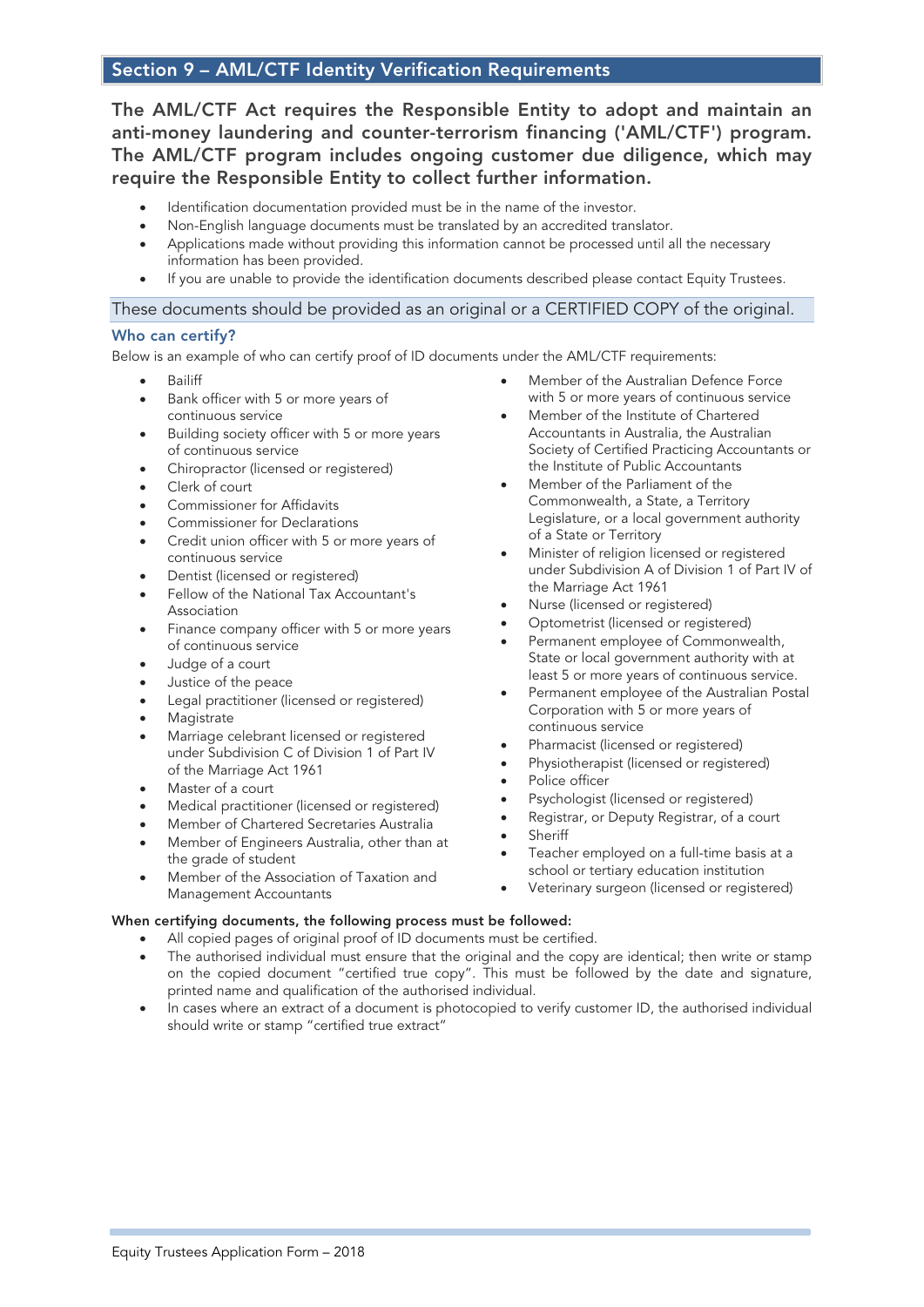#### GROUP A – Individuals/Joint

Each individual investor, individual trustee, beneficial owner, or individual agent or authorised representative must provide one of the following primary photographic ID:

- $\Box$ A current Australian driver's licence (or foreign equivalent) that includes a photo and signature.
- $\Box$ An Australian passport (or foreign equivalent) (not expired more than 2 years previously).
- An identity card issued by a State or Territory Government that includes a photo.  $\Box$

If you do NOT own one of the above ID documents, please provide one valid option from Column A and one valid option from Column B.

| Column A                                                                                                                                                  | Column B                                                                                                                                                                                                                                                                                                                                             |
|-----------------------------------------------------------------------------------------------------------------------------------------------------------|------------------------------------------------------------------------------------------------------------------------------------------------------------------------------------------------------------------------------------------------------------------------------------------------------------------------------------------------------|
| Australian birth certificate.<br>□<br>Australian citizenship<br>⊔<br>certificate.<br>Pension card issued by<br>$\Box$<br>Department of Human<br>Services. | A document issued by the Commonwealth or a State or Territory within<br>□<br>the preceding 12 months that records the provision of financial benefits<br>to the individual and which contains the individual's name and<br>residential address.                                                                                                      |
|                                                                                                                                                           | A document issued by the Australian Taxation Office within the<br>□<br>preceding 12 months that records a debt payable by the individual to<br>the Commonwealth (or by the Commonwealth to the individual), which<br>contains the individual's name and residential address. Block out the<br>TFN before scanning, copying or storing this document. |
|                                                                                                                                                           | A document issued by a local government body or utilities provider<br>□<br>within the preceding 3 months which records the provision of services<br>to that address or to that person (the document must contain the<br>individual's name and residential address).                                                                                  |
|                                                                                                                                                           | If under the age of 18, a notice that: was issued to the individual by a<br>□<br>school principal within the preceding 3 months; and contains the name<br>and residential address; and records the period of time that the<br>individual attended that school.                                                                                       |

#### GROUP B – Companies

For Australian Registered Companies, provide one of the following (must clearly show the Company's full name, type (private or public) and ACN):

- A certified copy of the company's Certificate of Registration or incorporation issued by ASIC
- $\Box$  A copy of information regarding the company's licence or other information held by the relevant Commonwealth, State or Territory regulatory body e.g. AFSL, RSE, ACL etc.
- $\Box$  A full company search issued in the previous 3 months.
- $\Box$  If the company is listed on an Australian securities exchange, provide details of the exchange and the ticker (issuer) code.
- $\Box$  If the company is a majority owned subsidiary of a company listed on an Australian securities exchange, provide details of the exchange and the ticker (issuer) code for the holding company.

For Foreign Companies, provide one of the following:

- A certified copy of the company's Certificate of Registration or incorporation issued by the foreign jurisdictions in which the company was incorporated, established or formed.
- $\Box$  A certified copy of the company's articles of association or constitution.
- $\Box$  A copy of a company search on the ASIC database or relevant foreign registration body.

All of the above must clearly show the company's full name, its type (i.e. public or private) and the ARBN issued by ASIC, or the identification number issued to the company by the foreign regulator.

#### In addition, please provide verification documents for each beneficial owner (senior managing official and shareholder) as listed under Group A.

A beneficial owner of a company is any customer entitled (either directly or indirectly) to exercise 25% or more of the voting rights, including a power of veto, or who holds the position of senior managing official (or equivalent).